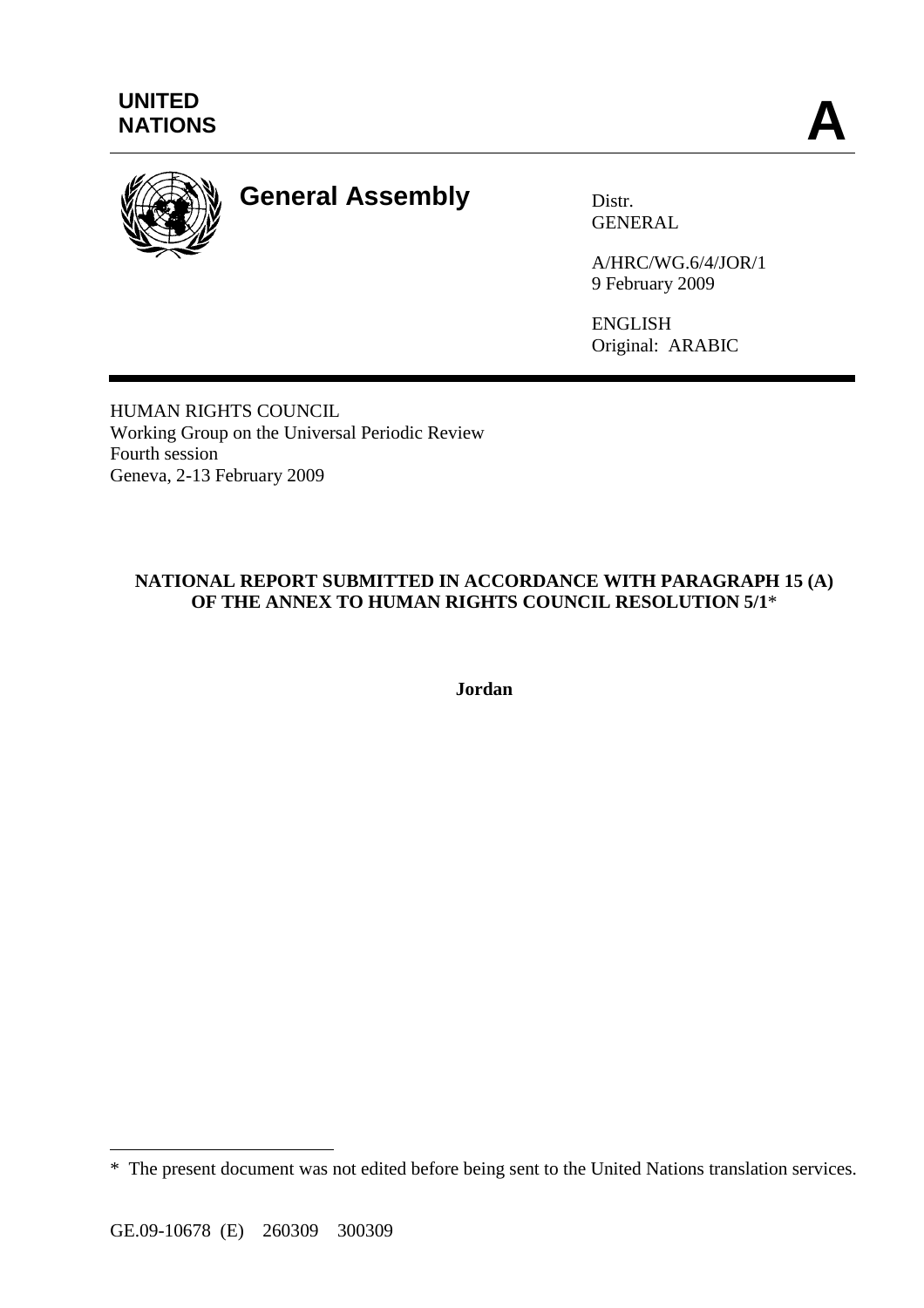In accordance with General Assembly resolution 60/251 adopted on 15 March 2006 and with paragraph 15 (a) of the annex to Human Rights Council resolution 5/1, concerning the universal periodic review, the Ministry of Foreign Affairs of the Hashemite Kingdom of Jordan prepared a national report for the universal periodic review in conjunction with Jordanian governmental and non-governmental organizations and civil society organizations (see annex for a list of the organizations which were consulted).

## **Fundamental guarantees of human rights in Jordan**

 There are a number of guarantees which ensure respect for and the protection of human rights and which strengthen the observance of these rights and assure their effective enjoyment. The main guarantees include:

## **(a) The Jordanian Constitution**

 The Jordanian Constitution is a key document which guarantees protection of the full range of civil, political, economic, social and cultural rights and freedoms. Its provisions are consistent with human rights principles and standards and the international instruments in which these rights are enshrined.

## **(b) International and regional human rights charters, treaties and instruments**

 Jordan has ratified most of the international human rights charters, and human rights have been incorporated into its domestic laws. Jordan is taking steps to perfect this legislative policy.

## **(c) Domestic legislation**

 In keeping with the general principles embodied in the Constitution and international charters, legislation has been enacted to protect human rights.

## **(d) National Charter**

 The National Charter was produced by a group of experts and opinion leaders in the framework of a comprehensive national dialogue process. The Charter was drawn up to elucidate and interpret the Constitution and serves as a guide for Jordanian legislators and policymakers in all areas of their work.

## **(e) National Agenda**

 The National Agenda is a long-term strategic plan defining the policies that must be adopted in all domains in the Kingdom.

## **Voluntary pledges which Jordan made when presenting its candidature to the Human Rights Council in 2006**

# **Legal guarantees of the protection of civil and political rights**

 The Constitution entrusts the protection and regulation of these rights to the law, as described hereunder.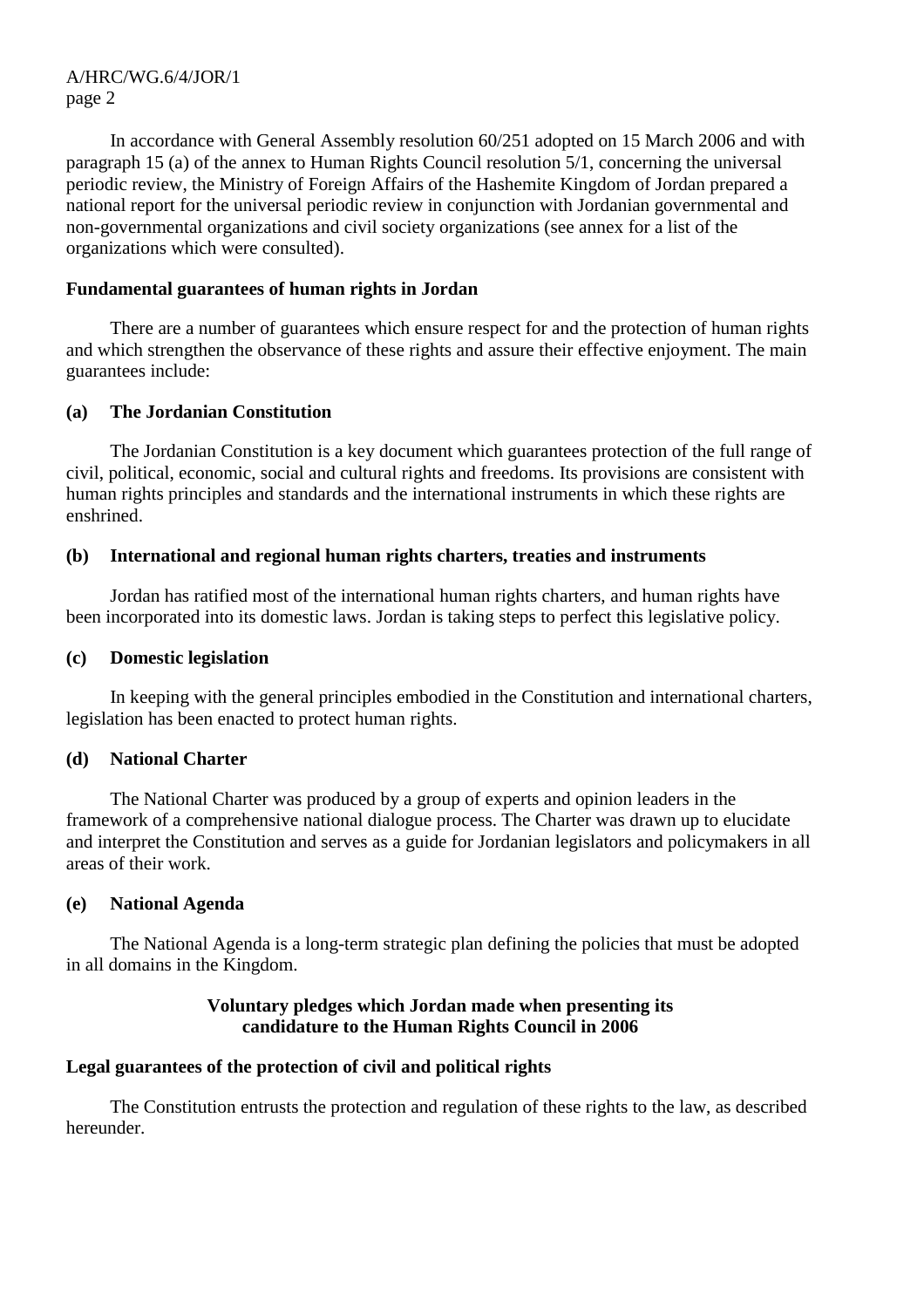## **Equality**

 According to the Constitution, all Jordanians are equal before the law and must not be subjected to any form of discrimination in respect of their rights and duties, whatever their ethnic origin, language or religion. The right to freedom is a fundamental right guaranteed by the Constitution and recognized in many laws. The laws guarantee equal and effective protection against any form of discrimination founded on race, language, religion, sex or political opinion. Thus, citizens have an equal right of access to (permanent and temporary) employment in the State sector, its administrative branches and municipal government, provided that they have the requisite skills and qualifications and are selected through the competitive process for government positions. The laws guarantee equality of men and women in regard to the full range of rights. Every person with legal capacity is entitled to perform legal transactions and the age of legal capacity is the same for men and women (18 years). Everyone has an equal right to State protection against any form of violence or physical assault perpetrated by an individual or any institution.

 Everyone has the right to seek legal redress for any injury suffered and due process is the same for all. Equality in education is guaranteed by law. Compulsory education is free of charge for all and university education is open to everyone, subject to admission criteria which are the same for all. Lists of students who have been admitted to university are published in the daily press.

## **Liberty of person**

 The Constitution guarantees liberty of person and thus any infringement of this liberty is designated as an offence under the Criminal Code. The Code affirms the principle of *nulla poena sine lege* and provides that no person may be punished for an offence before a final judgement has been handed down by a court of law. The laws on offences and penalties cannot be applied retroactively and, hence, no person may be punished for an act which was not an offence and for which there was no penalty when it was committed. Offenders always benefit from any lighter penalties prescribed under relevant laws.

 As stated in the Code of Criminal Proceedings No. 9 of 1961, as amended, an accused person is innocent until proven guilty further to a judgement handed down by a competent court in accordance with due process. Any person who is convicted of an offence may seek a judicial review of the judgement and sentence. Imprisonment, arrests and searches must be effected according to the procedures defined by law. Homes are inviolable and may not be entered without a warrant. All postal correspondence, telegrams and telephone conversations are confidential and may only be monitored or intercepted pursuant to a court order and in connection with an existing offence.

 The Criminal Code lists different types of offences which constitute violations of liberties. It provides for the punishment of any official who: unlawfully arrests or imprisons a person; commits a person to a place of detention or a reform centre without a court order; continues to hold a person in such an institution after the time limit in the court order has elapsed; or enters a home or an annex to a home by unlawful means. As for the Suppression of Offences Act No. 7 of 1954, its intention is not to curtail personal freedoms but simply to guard against the commission of offences prejudicial to the security of the community, in particular offences arising from acts of revenge and the defence of [family] honour. Under the Act, protective custody is regulated by precisely defined rules designed to strike a balance between protection of the right of individuals to life and security of person, particularly for potential victims of revenge attacks (who have not committed a serious or major offence), and the right to liberty and not to be placed in detention or preventive or protective custody.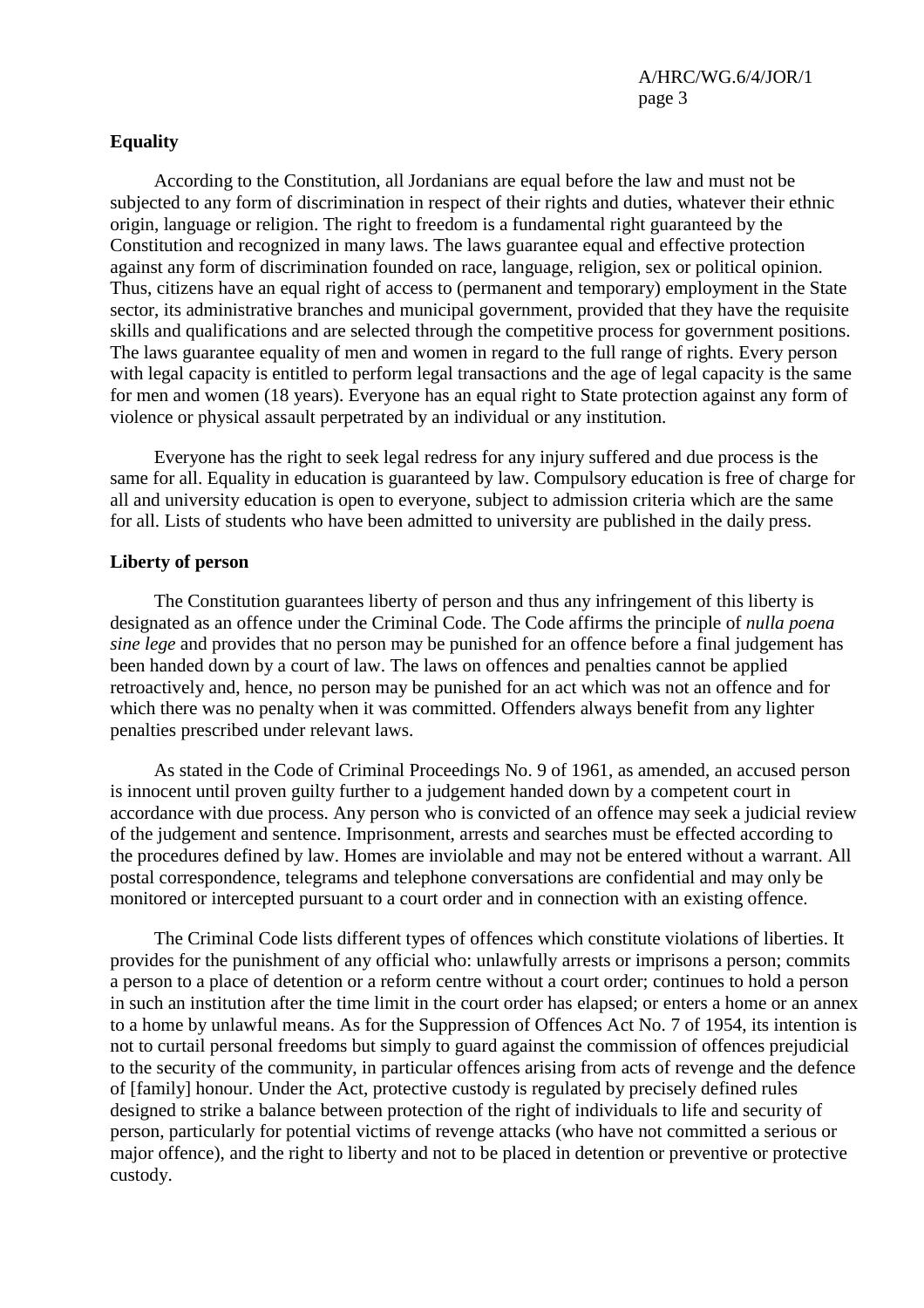The Counter-Terrorism Act of 2006 is designed to prevent terrorism offences and to outlaw terrorism financing. Responsibility for enforcing the Act lies with the courts. It should be noted in this connection that no one has yet been brought before the courts pursuant to the Act. We are not claiming that the Act is a perfect or an ideal instrument; States and international legal and political institutions are still trying to find the right balance between conflicting rights, and Jordan is just one of these States.

## **Right to freedom of movement**

 The right to freedom of movement is enshrined in the Constitution, which stipulates that no Jordanian may be expelled from the Kingdom, barred from residing in any place whatever or forced to live in a particular location, except as provided by law.

 Under the Passports Act No. 5 of 2003, all Jordanians, both males and females, have the right to obtain a passport for travel to any other State and back to Jordan. All citizens are entitled to travel to any place that they wish in Jordan for business, tourism, a social visit or any other purpose. Jordanians are entitled to live in whatever place or places that they wish. Foreigners have the right to enter and leave the Kingdom and to travel wherever they want in Jordan; this right is only curtailed when national security is at stake.

 The right of Jordanians not to be expelled from Jordan is an absolute right. As for foreigners, they may be expelled, pursuant to the Alien Residence and Affairs Act, for committing an offence and subject to the issuance of an expulsion order by the competent authority. Foreigners will be expelled to their home country or a State of their choosing. They also have the right to challenge explusion decisions before the High Court.

# **Right to life and security of person**

 The right to life and security of person is guaranteed under the Criminal Code No. 16 of 1960, as amended. No authority or individual may end a person's life and no person may renounce his right to life, even in his own interests. In this connection, intentional homicide, manslaughter, abortion and physical assault in all its forms are prohibited under the Criminal Code. The laws do not prescribe any form of corporal punishment.

 Torture is prohibited, in keeping with the Convention against Torture, and severe penalties are prescribed for subjecting any person to any form of torture or cruel, degrading or inhuman treatment. The article on torture in the Criminal Code was amended to read as follows:

- 1. Any person who subjects another to any form of torture with a view to extracting a confession to, or information about, an offence shall be subject to a penalty from six months to three years' imprisonment.
- 2. For the purposes of the present article, torture means any act by which severe pain or suffering, whether physical or mental, is intentionally inflicted on a person for such purposes as obtaining from him or a third person information or a confession, punishing him for an act he or a third person has committed, or intimidating or coercing him or a third person, or for any reason based on discrimination of any kind, when such pain or suffering is inflicted by or at the instigation of or with the consent or acquiescence of a public official or other person acting in an official capacity.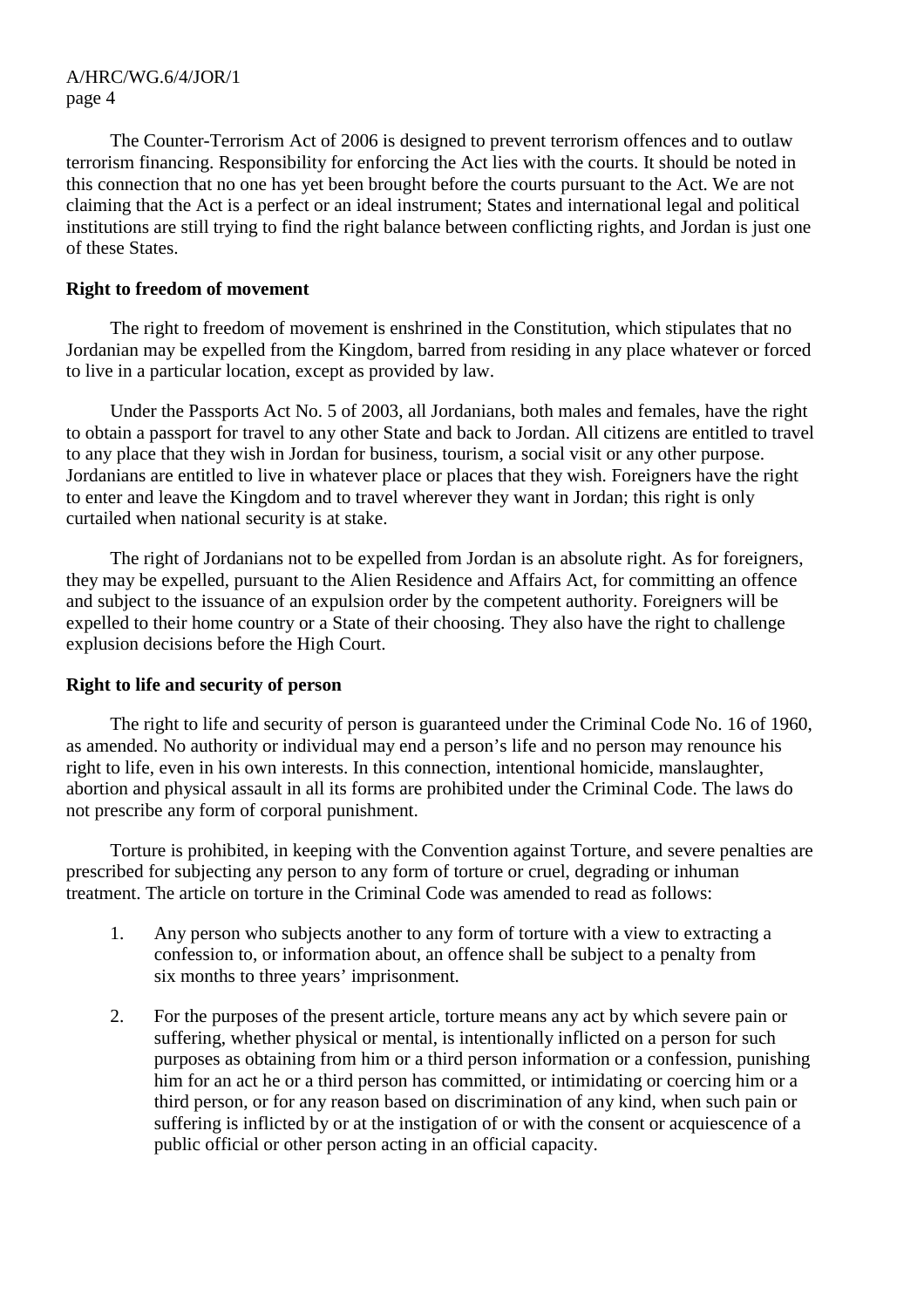- 3. If the torture results in an illness or a serious injury, the penalty shall be a fixed term of imprisonment with hard labour.
- 4. Without prejudice to article 54 bis and article 100 of the present Code, no court may hand down a suspended sentence for any of the offences listed in this article or take mitigating factors into consideration.
- The death penalty is prescribed for certain offences and its use is subject to a number of strict guarantees. Some laws were amended recently to ensure that this penalty is applied in conformity with article 6, paragraphs 1 to 5, of the International Covenant on Civil and Political Rights; thus, the death penalty is now prescribed only for the most serious offences.

 A review of the Criminal Code is being conducted with the aim of eliminating the death penalty; the penalty is confined to a few offences and it goes without saying that it does not apply to minors or pregnant women. No death sentences have been carried out since April 2007.

 The Prisons Act was repealed and replaced by the Reform and Rehabilitation Centres Act, which takes due account of the minimum rules for treatment of inmates of reform and rehabilitation centres (prisoners). In implementation of the Act, a strategy has been put in place to overhaul these centres. The strategy is now being put into effect on the ground. A strict monitoring and accountability policy exists to deal with complaints of torture or ill-treatment. Every person against whom a complaint of this kind is brought will face prosecution and trial before the competent tribunals.

## **Freedom of opinion and expression**

 The Constitution guarantees freedom of opinion and of oral, written, visual and all other forms of, expression, together with freedom of the press, the print media and the publishing sector. These freedoms are enshrined in the Printing and Publishing Act No. 7 of 1998, as amended, which grants the freedom to issue press publications and allows journalists to publicize their views and comments freely. Publishers cannot be held liable for the views that they convey and the information that they publish. They are entitled to obtain information, news, data and statistics from their sources and to maintain the confidentiality of those sources. They cannot be compelled to reveal the identity of a source.

 The Printing and Publishing Act, which was amended by Act No. 27 of 2007, guarantees press freedoms: no journalist can be imprisoned for a story that he or she has had published. The penalty of imprisonment is no longer included in the Act; any breaches of the law carry a fine instead. The Act does not specify the amount of capital required to start a newspaper, and it safeguards the confidentiality of journalists' sources.

 The Access to Information Act No. 47 of 2007 was enacted in line with the worldwide trend of incorporating this right [to information] into legislation.

## **Right to form associations and political parties and to hold public gatherings**

 According to the Constitution, Jordanians have the right to form associations and political parties. The Associations Act allows for the registration of all associations, regardless of the charitable aims which they seek to achieve. It also allows for the registration of associations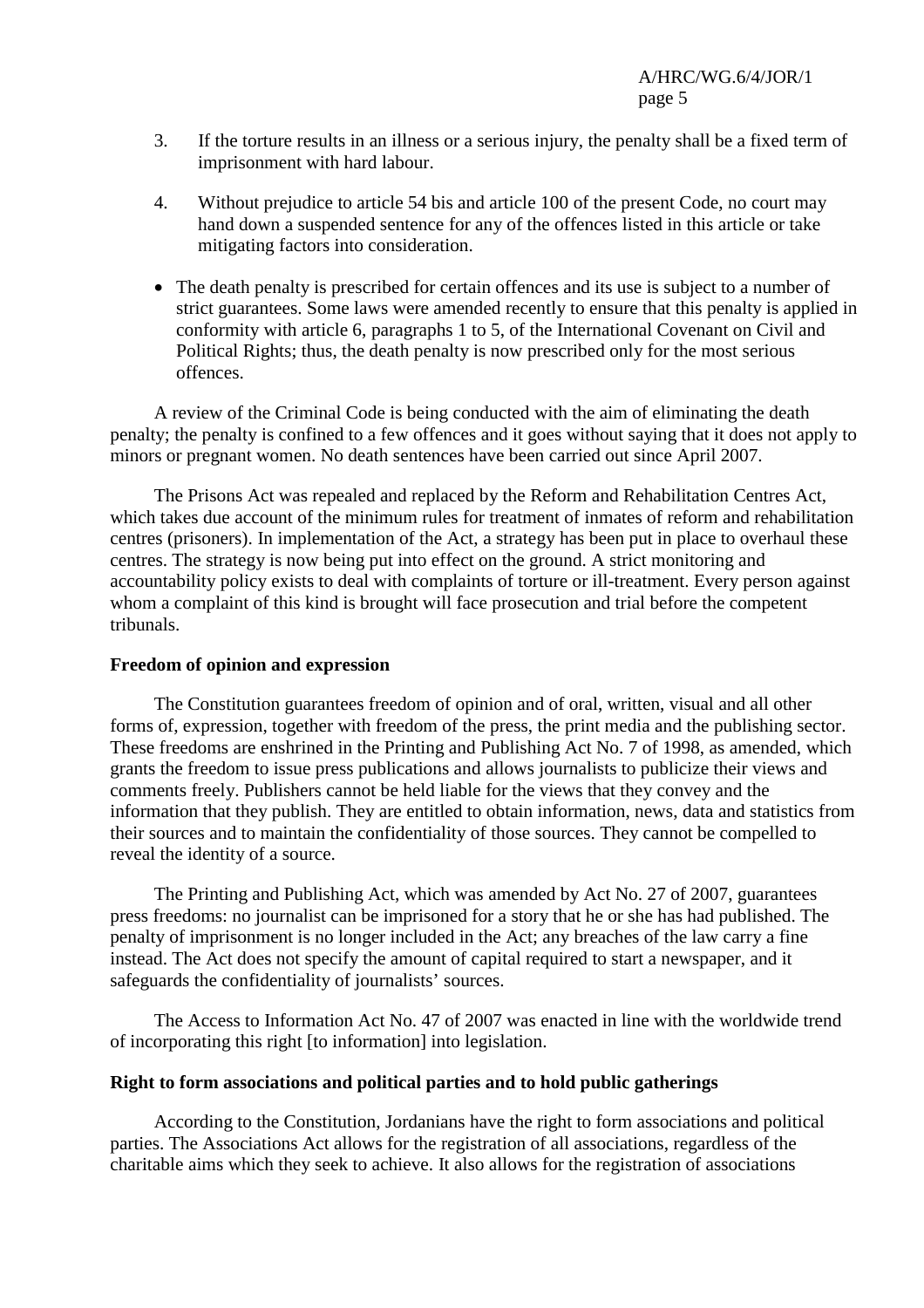devoted to the promotion of cultural, social and political awareness among citizens. In Jordan there are thousands of registered associations. Recently, the Associations Act No. 51 of 2008 was adopted and entered into effect on 14 December 2008. The starting point of the Act is that associations should have legal personality, voluntary membership, equal status among all their members and an object other than making a profit. Civil society organizations were consulted during the drafting of the Act.

 After the Act was issued, however, some civil society organizations called for amendments to be made to the Act to ensure that a single authority would be responsible for registering associations, to facilitate access to funding and to prevent the annulment of decisions adopted by the general assemblies of associations. A committee was set up to prepare a draft amendment to the Act in line with the objectives that the civil society organizations had identified.

 With regard to political parties, Act No. 9 of 2007 was passed following consultations with political parties and civil society organizations across the spectrum. The Act guarantees full freedom to found political parties and stipulates, as a matter of principle, that parties should be given financial support out of the State's general budget. The Act guarantees political parties the right to use the official media and public facilities in pursuance of their aims. Every party is allowed to issue press publications and to reproduce written material in newspapers, magazines and other public media in order to publicize their aims and views. Every party has the right to convey its views directly to the Government on the conduct of public affairs. The new Act introduces a number of new provisions, lowering the age threshold for founding members of political parties from 25 to 21 years and stipulating that no political party may be established on the basis of confessional, racial, social or religious discrimination. Parties are entitled to participate in electoral processes. Opportunities are available to any person wishing to found a party to prepare for such processes. Democratic activities are carried out inside political parties and members are not accountable for their party affiliation. In accordance with article 19 of the Political Parties Act No. 19 of 2007, the Political Party Funding Regulation No. 89 of 2008 was issued and published in the Official Gazette on 29 September 2008. According to article 3 of the Regulation, every political party is entitled to receive a financial contribution out of the State budget of 50,000 Jordanian dinars (JD) a year. Under the terms of the Regulation, which entered into effect on the date of publication in the Official Gazette, the money is to be paid in two instalments, the first in June and the second in December. The first instalment was paid at the end of 2008. A total of 14 parties have been registered to date.

 The Public Gatherings Act No. 7 of 2004, as amended in 2007, regulates public marches and rallies in a manner designed to protect lives and public and private property and to ensure that the organizers of such events are able to control them. To that end, the Government must enact legislation for the purpose not of suppressing but rather of protecting peaceful gatherings and facilitating assessments of conditions in which these events can be held without prejudice to public security and public order.

 The new Act waives the pre-authorization requirement for: meetings and gatherings held in connection with general, municipal and trade union elections; meetings of political parties, charitable and voluntary associations, public bodies, chambers of industry and commerce, municipal authorities and clubs, at their headquarters and for the purposes of achieving their objectives; and meetings of trade unions and professional associations held in accordance with the laws regulating their activities. Under the Act, requests for authorization of public marches, demonstrations or rallies must be processed within 24 hours of the date of submission. The absence of a written reply to such a request will be taken as consent.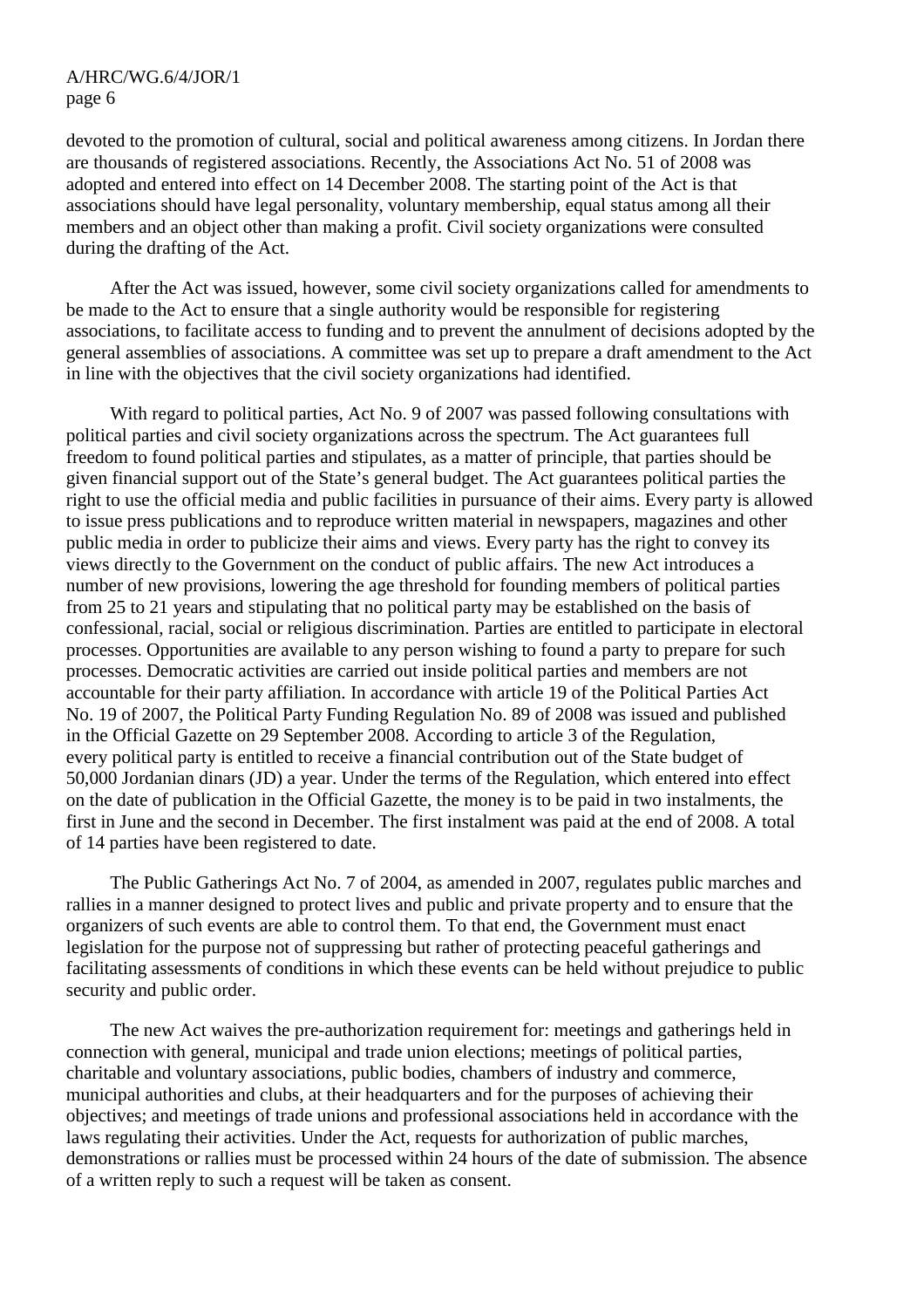## **Right to stand for election and to vote**

 The Constitution guarantees every Jordanian the right to stand for election and to vote. The law guarantees the integrity of the election process and the right of candidates to observe electoral activities. Those who defraud the electorate will be brought to book. In pursuance of this right, the House of Deputies Elections Act No. 24 of 2001 was enacted, laying down a series of rules designed to ensure the impartiality of elections and the right of candidates to observe the process. All Jordanians over the age of 18, both males and females, have the right to elect members to the House of Deputies. Every person, male or female, who is over 30 and meets the eligibility criteria has the right to stand for election. In order to ensure women's participation in the House of Deputies, a stipulation was written into the Act providing that a minimum of six women must be returned to the House.

 Under the Municipalities Act every eligible Jordanian over the age of 25 can stand for election to the position of head or a member of a municipal council. Voting age is 18 for both men and women.

 In order to guarantee women's participation in municipal councils, a quota of not less than 20 per cent was written into the Municipalities Act for council membership by women. Women members are selected from among those who receive the highest number of votes. If the requisite number of candidates do not come forward or there are not enough women to meet the quota, members will be appointed by a decision of the Cabinet based on nominations made by the Minister for Municipal Affairs and within the limits of the quota.

 The Elections Act and Municipalities Act prescribe penalties for defrauding the electorate or interfering in the electoral process.

## **Practices and policies to protect civil and political rights**

- The Legislation and Opinion Bureau created a website (www.lob.jo) containing the texts of existing laws and of draft laws due for enactment in Jordan which citizens and visitors can access in order to submit comments on draft texts, in what constitutes a form of direct, popular participation.
- The Office of the Ombudsman was established pursuant to Act No. 11 of 2008, issued on 16 April 2008, as an independent monitoring mechanism which protects the rights of persons wishing to bring a grievance against decisions of the administrative authorities.
- The Ministry of Political Development was set up to support the political reform process and raise public awareness of democratic and human rights issues.
- A standing human rights committee was formed comprising members from a number of ministries and institutions responsible for promoting human rights and following up on international reports about Jordan.
- Human rights departments have been set up in several ministries, including the foreign affairs, interior and justice ministries, and a special human rights department has been created at the Public Security Directorate to consider complaints about violations committed by personnel of the Directorate.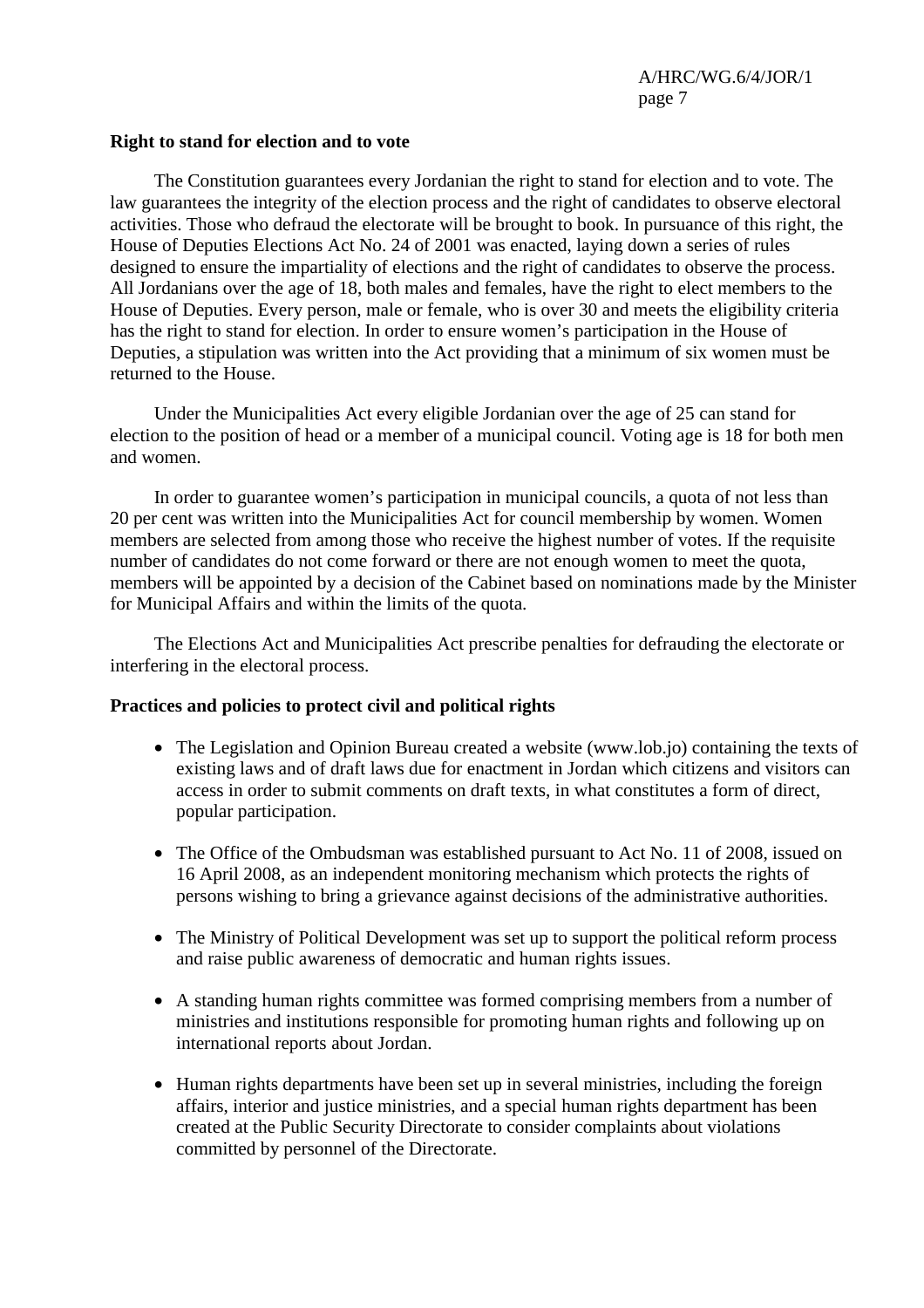- An anti-corruption body was established to investigate corruption cases, including in relation to appointments to public posts.
- The National Human Rights Centre was set up as an independent body tasked with conducting visits to detention centres and reform institutions in order to check up on prisoners and with receiving complaints about any kinds of human rights violations.
- Judicial inspections of detention and reform centres have been stepped up to ensure that no one is being detained there illegally and to verify the treatment afforded to prisoners.
- The Civil Service Bureau drew up a list of the qualifications needed for employment in the public sector, together with the criteria for establishing rosters of successful candidates for these positions. Lists are published for public information.
- School curricula have been developed to include the principles of human rights and general freedoms. Several university courses are taught on human rights and freedoms and international humanitarian law.
- Civil society organizations, working with government institutions and agencies, run workshops and training courses on various subjects related to general rights and freedoms.
- A strategic plan was devised for the development of detention, reform and rehabilitation centres and the delivery of better services to them, in order to make deprivation of liberty the only problem with which prisoners have to contend. Many significant achievements have been scored. For example, prisoner rehabilitation programmes have been established, academic education is available from the literacy stage up to the end of general secondary education and prisoners are allowed to pursue higher studies.
- Vocational training programmes are run in reform and rehabilitation centres providing instruction in a wide range of manual, animal husbandry and horticultural activities aimed at engaging inmates in useful paid work. The vocational Training Institute issues proficiency certificates to facilitate prisoners reintegration into society.
- Health-care services have been developed and comprehensive health centres have been established to provide a full range of specialized care in reform centres, offering care, social guidance and religious counselling, together with cultural programmes. Leisure and sports facilities and cultural seasons are arranged to develop prisoners' personalities, theatrical performances are staged and books and publications are supplied in conjunction with government agencies and civil society organizations. Workshops are held in conjunction with these entities and studies are undertaken to improve and develop the services on offer to prisoners. The "Prisoner" magazine was created and a website was set up for the Department of Reform and Rehabilitation Centres. Computing and English language courses will soon be available for prisoners and sports facilities have been installed at the centres.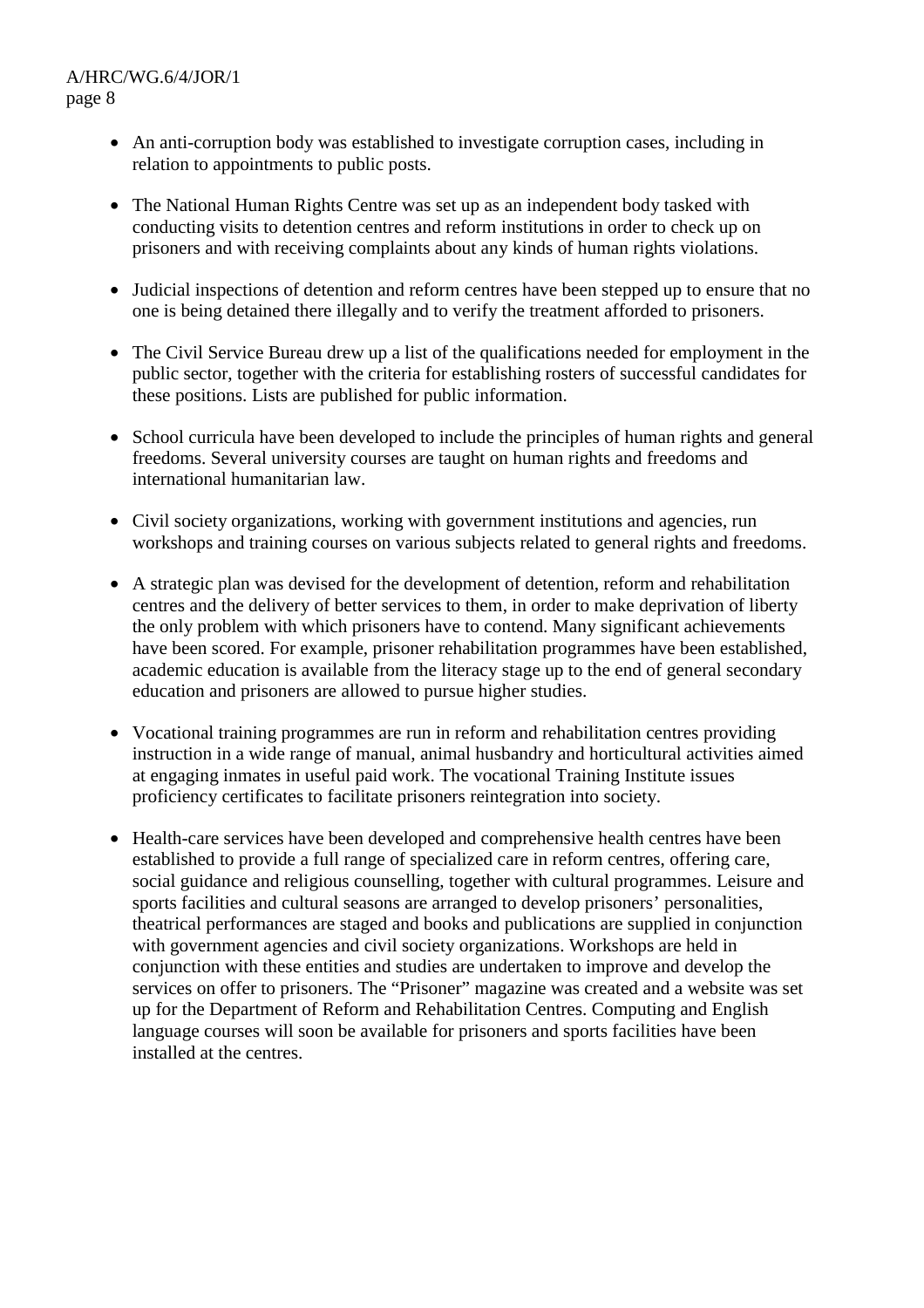- Visits are allowed to detention, reform and rehabilitation centres, such as those undertaken by the International Committee of the Red Cross, the National Centre for Human Rights, the Human Rights Watch organization, civil society institutions, members of the Public Prosecution Department and judges, who interview inmates, check up on them and listen to their demands. A total of 839 visits were conducted in 2008 and action is taken to follow up on all observations and recommendations set out in visitors' reports. Any criticisms are addressed immediately.
- There are three reform and rehabilitation centres for convicted prisoners, namely, the Swaqah, Muwaqqar and Umm al-Lulu centres, and projects were established and launched for new reform centres. The projects are due to be completed next year and should provide a definitive solution to the overcrowding problem.
- A training and development centre was established on 12 January 2008 as part of the Department of Reform and Rehabilitation Centres. Advanced curricula on the reform process were designed and set up and specialized courses were run on guarding and dealing with prisoners, and investigating torture cases. A handbook on combating torture was produced. Workshops were held to train members of the ranks about the need to observe human rights and to provide them with information about the issue of torture. The policies and procedures in effect in reform centres are currently being developed and personnel training is being delivered in line with the international standard rules on the treatment of prisoners. Approximately 400 officers and members of the ranks who work in reform centres have been trained and action is being taken to complete the training for all staff at reform centres.
- A number of agreements and memorandums of understanding have been signed with domestic and international institutions on the development of reform and rehabilitation centres, and an agreement was reached on a manpower training and systems development project for reform and rehabilitation centres in the framework of a programme drawn up with the Government of Austria and supported by the European Union.
- The Government closed down Jafr Prison, because it is located in a desert area and does not meet international standards for prison accommodation.
- The Department of Reform and Rehabilitation Centres, in cooperation with civil society organizations, devised solutions for women who had not been convicted of offences but were still being held in custody for their own protection. The Mizan Law Group for Human Rights, a civil society organization, took on the care of five such women, housing them far away from reform and rehabilitation centres until the time is ripe for their reintegration into society. Dar al-Wifaq al-Usri (the Family Reconciliation Home) took in three women on the same basis. Efforts are being pursued, in conjunction with civil society organizations, to resolve the plight of all women in the same situation.
- Policies and procedures have been put in place in accordance with international standards and the standard minimum rules for the treatment of prisoners. Efforts are under way to document cases of unlawful use of force with a view to deterring staff at reform and rehabilitation centres from resorting to the use of excessive force or ill-treatment or torture. All prison staff are now being trained on how to apply the policies and to fill in report forms on every case of excessive use of force. These procedures include detection, monitoring and investigation of every case in which force is used, whatever the reason.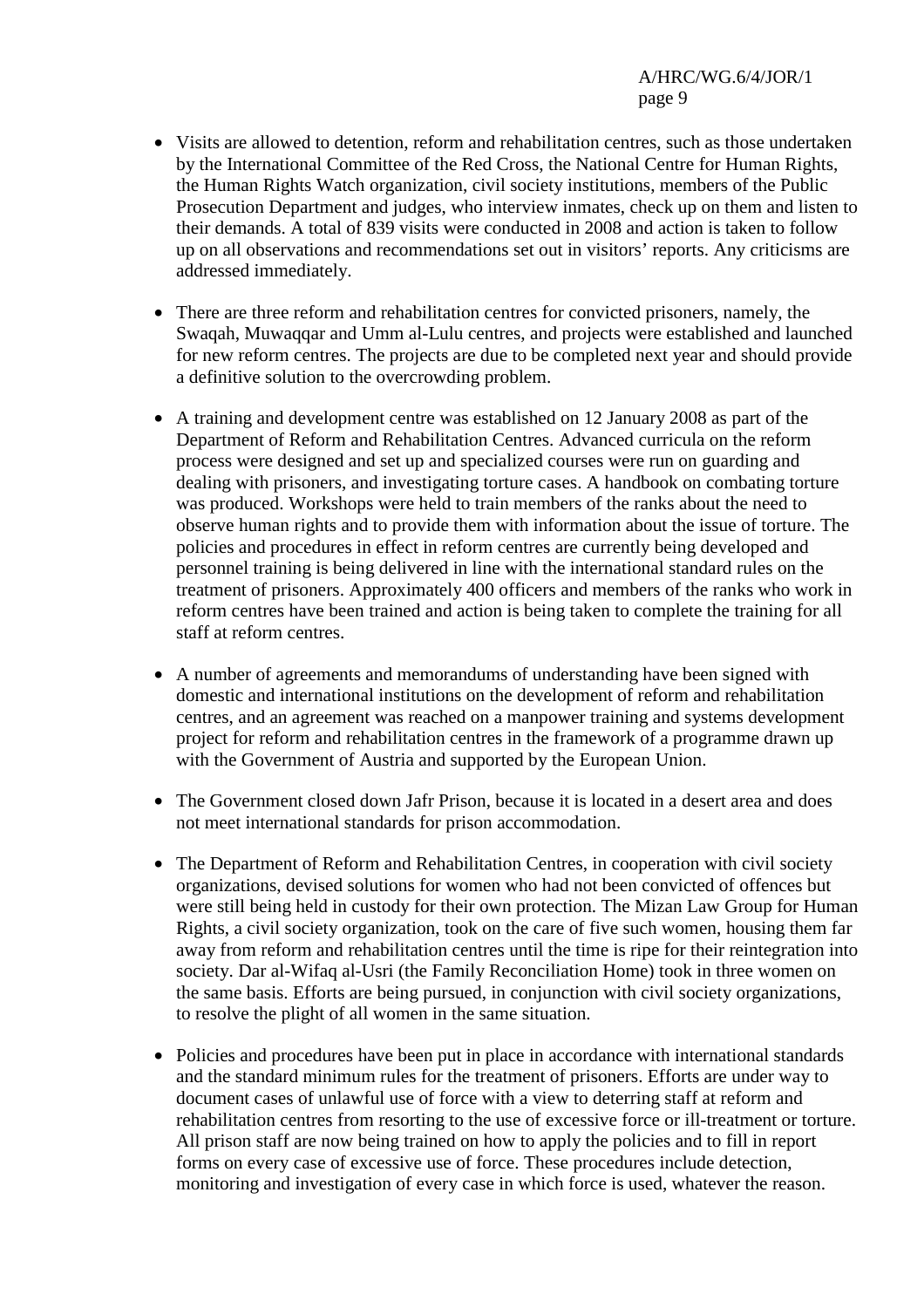- With regard to personnel, training and rehabilitation, reform and rehabilitation centres have been supplied with new, qualified staff who are trained to look after prisoners. Organizational structures have been revamped and streamlined to reflect current realities. A detailed manual has been created for directors and staff of these centres, spelling out their duties, responsibilities and functions. In addition, training programmes have been developed for directors and staff and a number of joint workshops and courses have been run with the National Centre for Human Rights and the International Committee of the Red Cross.
- With regard to international and domestic cooperation and exchanges of experiences, agreements and memorandums of understanding have been signed with domestic and international institutions on the development of reform and rehabilitation centres. An agreement was concluded on a manpower training and systems development project for reform and rehabilitation centres, in the framework of a programme drawn up with the Government of Austria and supported by the European Union which focuses on the following five areas:
	- 1. Organizational development of the Department of Reform Centres and the centres that it oversees;
	- 2. Technical and administrative skills training for personnel and the creation of a handbook on procedures;
	- 3. The development of prisoner categorization procedures in accordance with international standards;
	- 4. The application of human rights principles to the treatment of prisoners;
	- 5. The development of prisoner rehabilitation and reform programmes.
- A joint project with a Danish anti-torture organization and the Department of Prisons of Denmark was launched in mid-2008. A seminar was held for senior public security officers and members of the Jordanian judiciary. Further to the recommendations emanating from the seminar, a study is being conducted on the feasibility of detaching reform centres from the Public Security Directorate and placing them in the future under the authority of the Ministry of Justice, while a judicial model for the enforcement of sentences has been introduced whereby the judiciary in Jordan will exercise complete oversight over the mechanisms for enforcing sentences and reforming and rehabilitating prisoners. A training, procedural and advice manual is being designed, in cooperation with Danish organizations, to assist mechanisms involved in the work of investigating and preventing torture and safeguarding victims. A further agreement exists with the European Union on support for a monitoring and control systems project designed for reform centres, in addition to an anti-torture project with the Danish Rehabilitation and Research Centre for Torture Victims.
- In order to safeguard prisoners and human rights in reform and rehabilitation centres, an effective prisoner categorization system has been established and a human rights bureau has been installed at the Swaqah reform and rehabilitation centre. Two public prosecutors have been assigned to look after reform and rehabilitation centres and receive and follow up on prisoners' complaints.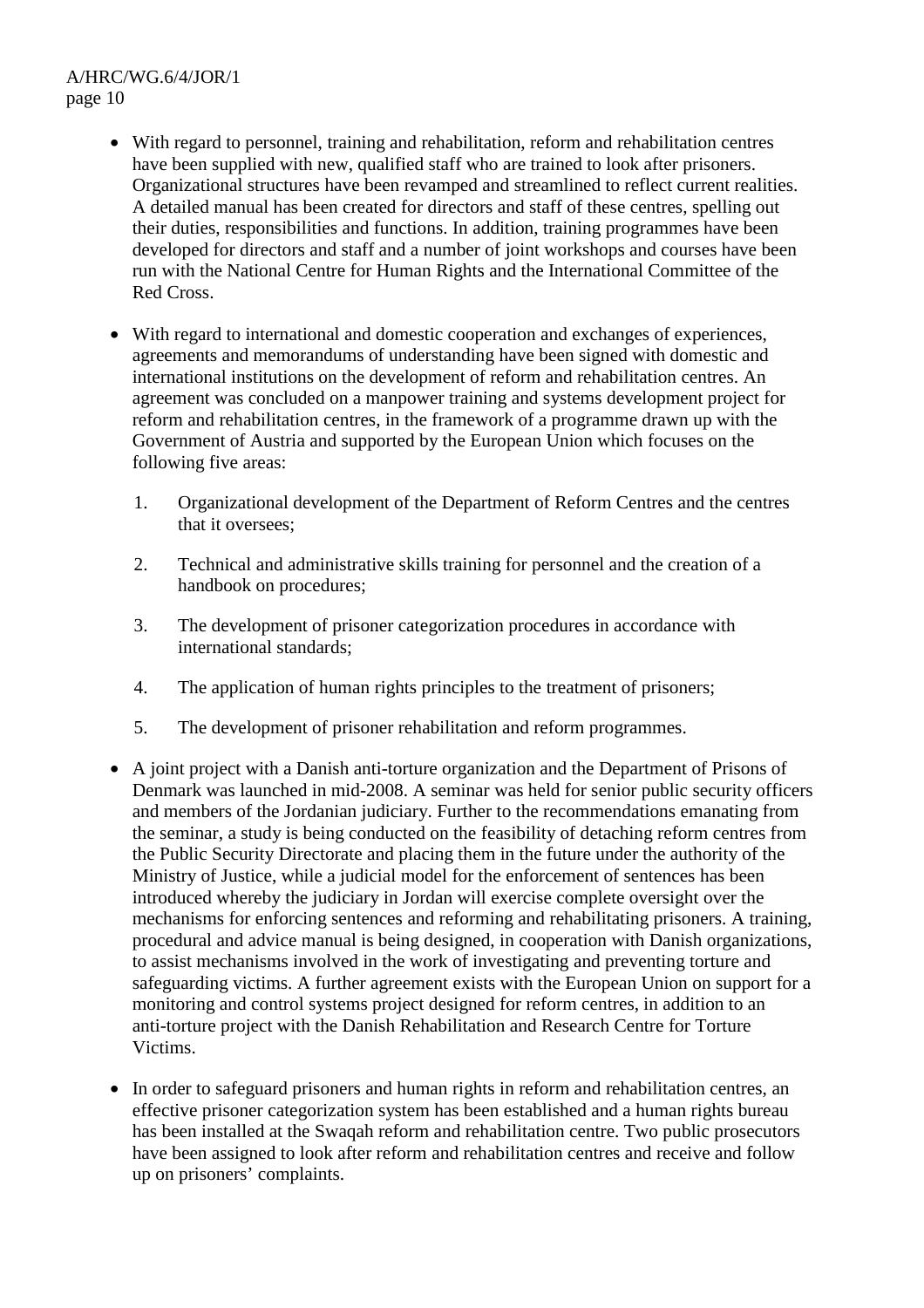- With regard to communications, prisoners are allowed continuous contact with their family members and the outside world. They are supplied with magazines and daily newspapers, have daily access to telephones and can watch television at set times. Daily exercise hours have been increased in accordance with international standards. The quality of meals was improved this year, together with the full range of administrative services available to prisoners.
- The Government closed down Jafr Prison, because it is located in a desert area and does not meet international standards for prison accommodation.
- The Department of Reform and Rehabilitation Centres, in cooperation with civil society organizations, devised solutions for women who had not been convicted of offences but were still being held in custody for their own protection. The Mizan Law Group for Human Rights, a civil society organization, took on the care of five such women, housing them far away from reform and rehabilitation centres until the time is ripe for their reintegration into society. Dar al-Wifaq al-Asri (the Family Reconciliation Home) took in three women on the same basis. Efforts are being pursued, in conjunction with civil society organizations, to resolve the plight of all women in the same situation.
- Prison libraries were supplied with foreign language titles for foreign prisoners, in addition to new books, and all prisoners were vaccinated against hepatitis at a total cost to the Ministry of Health of JD 47,000. Leaflets are issued to prisoners upon arrival explaining their rights and obligations. Prisoners pursuing higher studies are allowed to have books and reference sources brought into prison and to prepare their studies.

## **Training courses for judges, public prosecutors and students at the Ministry of Justice Judicial Institute**

 The subject of human rights was incorporated into the diploma programme for students at the Judicial Institute. Instruction in this subject began in the 2007/08 academic year and the subject is taught in the third semester.

 In the framework of a programme for the development of the public prosecution service in Jordan, workshops were held for judges, deputy public prosecutors and public prosecutors on human rights before and during trial proceedings. The following subjects were discussed at two workshops:

Workshop on human rights in the pretrial stage

- 1. Human rights and human security;
- 2. Minimum standards for the rights of the accused during the pre-investigation stage and while under arrest or in detention;
- 3. Minimum standards for the rights of the accused during the investigation stage;
- 4. Minimum standards for the rights of victims during the commission of offences and throughout the investigation stage;
- 5. Rights and duties of witnesses.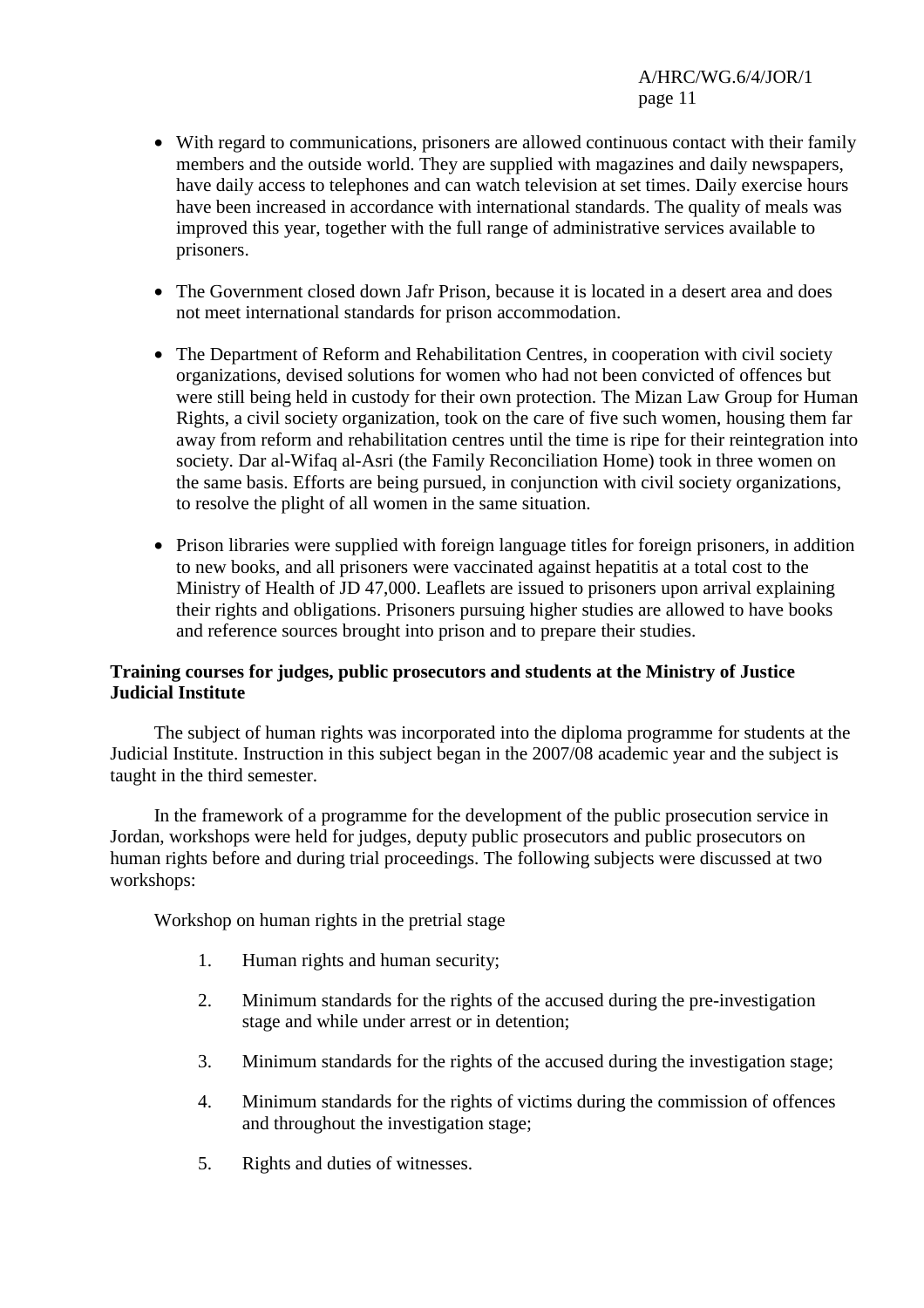Workshop on human rights during trial proceedings

- 1. Role of the public prosecution service in protecting the fundamental rights of parties for the prosecution during criminal trials;
- 2. Minimum standards for the rights of the accused while in custody and during pretrial detention;
- 3. Minimum standards for the rights of the accused during trial proceedings;
- 4. Minimum standards for the rights of victims during the trial stage;
- 5. Minimum standards for the rights of witnesses during the trial stage;
- 6. Rights of parties for the prosecution during the sentencing stage;
- 7. Minimum standards for the rights of convicted persons while in prison.
- In 2008, the Judicial Council, the National Centre for Human Rights and the Office of the United Nations High Commissioner for Refugees (UNHCR) jointly organized special training courses for Jordanian government institutions. Sessions were held on: the human rights of refugees; the link between human rights and refugees; the UNHCR mandate; the legal framework for asylum in Jordan; the problems facing refugees; and the prospects for the elaboration of a national refugee law. As part of the programme for the development of the Jordanian prosecution service, the Jordanian Judicial Institute ran training courses for judges on the amendments set out in the Conciliation Tribunals Act of 2008, and workshops were held for judges, deputy public prosecutors and public prosecutors on human rights before and during trial proceedings.
- Every year the Committee to Protect Journalists, a civil society organization, produces a report on press freedom in Jordan. The Government deals with its recommendations in an entirely constructive manner.
- A journalists training institute is being set up by the Press Syndicate to equip journalists with all the skills that they need to meet the demands of the profession.
- A special committee of the Press Syndicate monitors press freedoms and follows up on related cases.

## **Legal guarantees of economic, social and cultural rights**

## **Right to work**

 The right to work is guaranteed to all Jordanians without distinction pursuant to articles 6 and 23 of the Jordanian Constitution. Jordan has ratified 24 International Labour Organization (ILO) conventions, including 7 of the 8 fundamental conventions on human rights in employment. Labour laws and regulations have been introduced to provide greater protection to Jordanian and foreign workers. The Jordanian Labour Code applies to all workers, regardless of their sex, nationality, race, colour or religion. Any rights or benefits provided for under the Code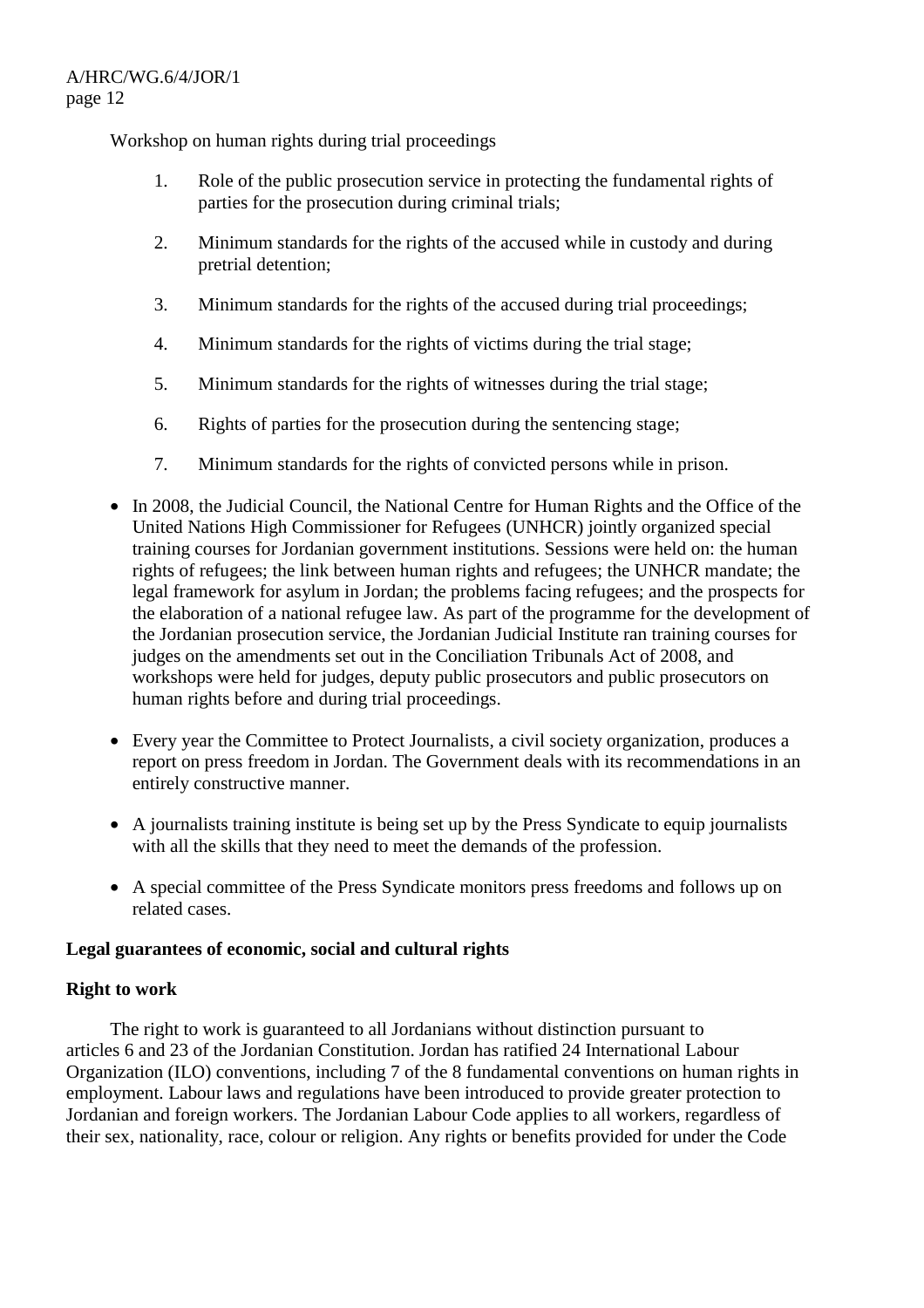apply to all workers without any distinction of any kind. This includes the right to apply to the courts to defend employment rights regulated by the Code. Under article 2 of the Labour Code of 1996, and the amendments introduced by Act No. 8 of 2008, workers are subject to the Social Security Act. The most important amendments to the Code are listed hereunder.

- Article 3 of the Code, which did not apply to domestic workers, agricultural workers and workers in the catering trade, was amended to include these groups.
- Article 43 of the Code, concerning the establishment and functions of the Tripartite Labour Committee, was amended.
- A provision was added to article 29 stipulating the penalties for assault, including sexual assault and battery, of an employee. A further clause was added granting the Minister of Labour the power to close down an enterprise in which such assaults are shown to have occurred.
- The fine prescribed in article 77 of the Code for breaching the rules on women's work and the employment of children was raised from JD 300 to 500.
- A penalty for engagement of persons in forced labour and for withholding a worker's passport was written into the Code in accordance with the ILO Forced Labour Convention, 1930 (No. 29) and a fine of from JD 500 to 1,000 was introduced for each such case, with the penalty to be doubled in the event of a repeat offence.
- Amendments were made to article 20 of the Code, which deals with the subject of intellectual property and grants workers intellectual property rights in respect of any original work that they produce without being commissioned to do so by their employer.
- In order to regulate foreign labour, the Ministry of Labour issued some special regulations, which are detailed below.
- A regulation was issued in 2003 on the activities of private agencies which recruit foreigners for employment in residential homes. A draft amended regulation was submitted to the Office of the Prime Minister and is expected to be adopted shortly. The aim is to regulate these agencies, raise their standards, tighten up their licensing conditions and monitor their activities with a view to curbing violations in this sector.
- The Ministry, in conjunction with ILO, finalized a draft regulation on domestic and agricultural workers with a view to including these persons in the Labour Code No. 48 of 2008.
- The Cabinet issued a decision approving the inclusion of agricultural workers and fishermen in the Social Security Act as from 1 January 2009.
- The Government signed an agreement with ILO on the implementation of a suitable labour scheme for Jordan.
- On 1 April 2008, new directives were issued on protecting the rights of foreign workers employed in industrial zones.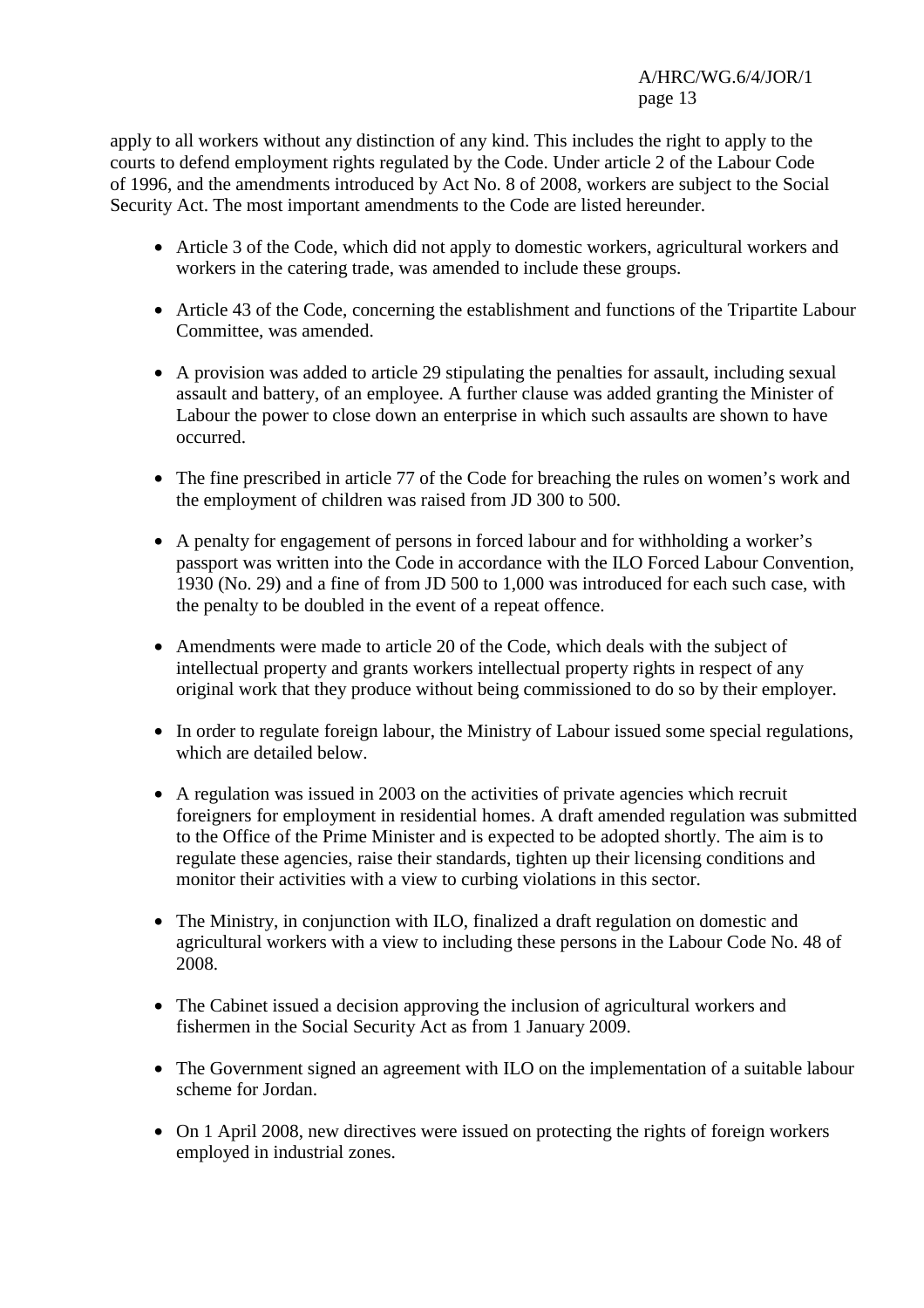- The Ministry is compiling a list of those who are in breach of the Labour Code. The list will include all sectors of employment in which labour rights have been breached and will be published in the near future.
- The Ministry is currently reviewing bilateral agreements and memorandums of understanding concluded with labour sending (or exporting) States with the aim of redrafting them and regulating foreign labour recruitment in order to prevent exploitation and trafficking of workers.
- The statutes of the Economic and Social Council were adopted in 2007 and the process of forming the Council and selecting a chairman and members is under way. There are to be 45 members, representing four sectors equally, namely, the Government, workers, employers and civil society organizations. There will be a board to advise the Government on social and economic policies, laws and issues, including employment. The board will be formed pursuant to a decision of the Prime Minister, based on nominations made by the Minister of Labour. Consultations are being held on the composition of the board.
- A tripartite labour committee was established with members representing the Ministry, workers and employers equally. The committee's main tasks are to express its views on labour regulations and conditions and to consider and assess matters pertaining to Arab and international labour standards.
- The Government recently sent the Human Trafficking Bill before the National Assembly for completion of the requisite constitutional procedures.

# **Right to social security**

- This right is regulated by the Social Security Act No. 19 of 2001. The Act is being amended to deal with loopholes on matters such as industrial injuries, retirement pensions and sickness benefits. The Social Security Corporation follows up on the implementation of the Act. The Corporation is financially and administratively independent of government structures.
- Jordan ratified the ILO Equality of Treatment (Social Security) Convention, 1962 (No. 118).

# **Right to education**

 The right to education is guaranteed under article 10 of the Education Act No. 3, which provides that compulsory education shall be provided free of charge at the basic stage and for a period of 10 years in government schools. Students cannot leave school until they are 16. The Ministry of Education safeguards and regulates this right. The statistics show that the enrolment rate in Jordan is over 92 per cent and that there is no gender-based discrimination in education. The enrolment rate for all schools in the Kingdom for the 2006/07 academic year was 49.2 per cent for girls, as compared with 50.8 per cent for boys.

• Remote areas of the Kingdom receive special attention as far as an equal right to education, the construction of school buildings and a varied range of specialized subjects at the secondary school level are concerned. In addition, training is offered to teachers and there are youth projects to encourage student participation in school and public life through the creation of student councils and parent-teacher councils.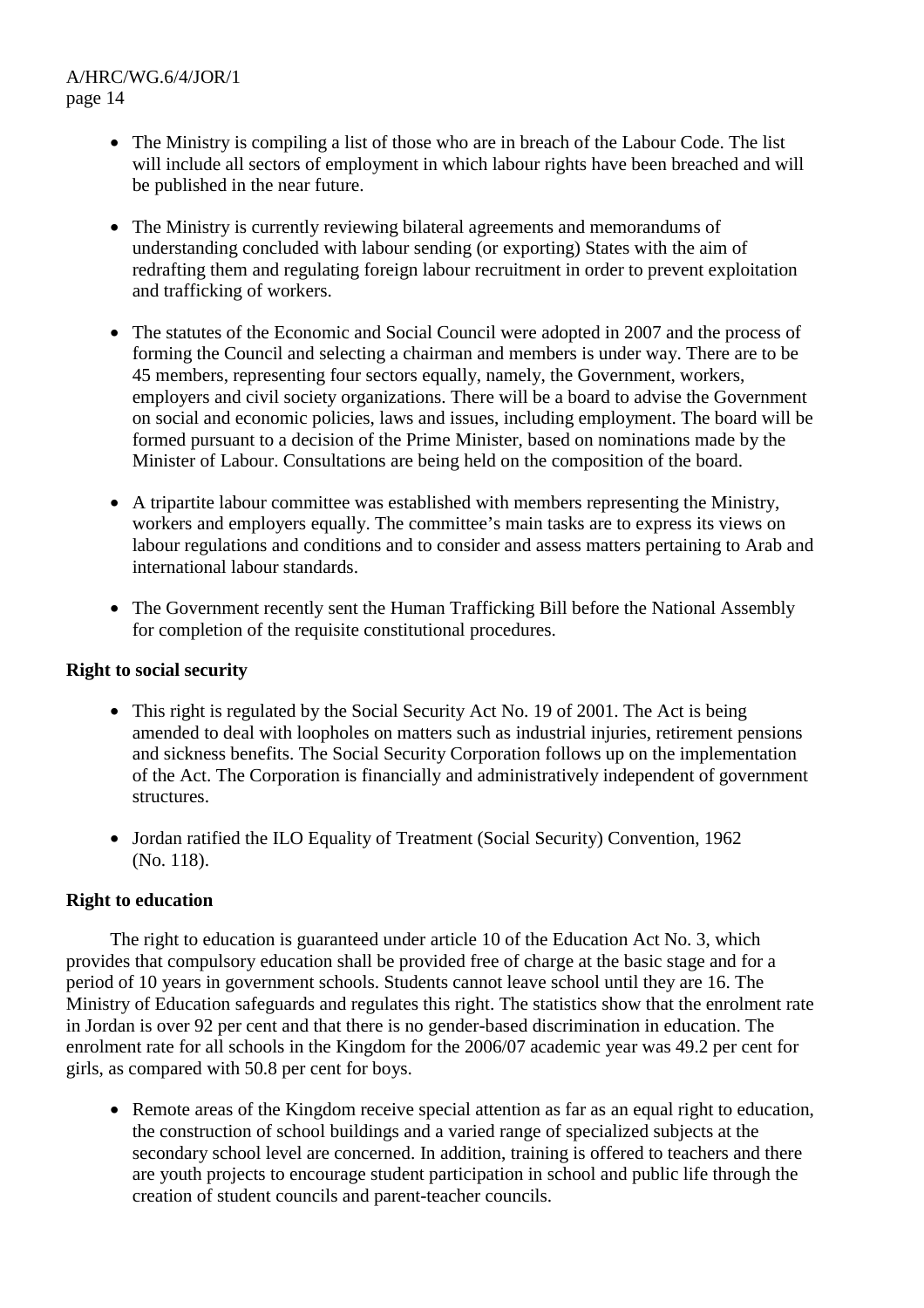- The Ministry of Education, in conjunction with the Ministry of Labour and international organizations, takes action to stop children from dropping out of school.
- The Government allows foreign students to study at government and private schools and also allows Iraqi students to pursue their studies, regardless of whether or not they are in possession of a valid residence permit.

#### **Right to higher education**

 In keeping with the provision of the Jordanian Constitution which guarantees education, the Ministry of Higher Education and Scientific Research regulates and oversees higher education in Jordan. There are 22 universities in Jordan, 10 of them government-run institutions, which are attended by 73.2 per cent of all students, and 12 of them private universities. Approximately 50.6 per cent of university students in Jordan are female. Jordan has an outstanding record in this domain, being one of the top three countries in the world with the highest ratio of university graduates to total population. The Ministry of Higher Education and Scientific Research has introduced an education strategy entitled "Towards a national strategy for higher education and scientific research for 2005 to 2010" which is an important step in the development of higher education.

## **Right to health**

 Jordanian legislation, notably the Jordanian Constitution, guarantees the right to health and the enjoyment of a healthy environment. As a means of safeguarding this right, the Ministry of Health delivers health services to a wide cross-section of the population. There are government hospitals and health centres throughout Jordan which are staffed by qualified health professionals. The Ministry of Health ranks only second after the Ministry of Education in terms of the number of persons that it employs.

 The Government is working on a step-by-step basis towards the goal of achieving 100 per cent health coverage. Health services are provided to citizens over the age of 60, children under the age of 6, government employees and impoverished citizens who receive financial assistance from social funds such as the National Aid Fund. The private sector also delivers high quality medical services. Indeed, many persons from Arab and non-Arab countries come to Jordan for treatment, since the country has such an advanced health sector.

- The Royal Medical Services treats army and security services personnel and their families. Hospitals in this sector are found in most large conurbations
- The Government grants Iraqis access to public sector health services and affords them the same treatment as government employees

#### **Right to housing**

 The Jordanian Constitution guarantees the right to housing. Accordingly, the Jordanian Government has introduced a number of regulations and laws to guarantee the realization of this right. The Government has established institutions to oversee the application of this right on the ground and has allocated financial resources for its realization. The main institutions responsible for giving effect to this right are the Ministry of Public Works and Housing, which executes and oversees housing projects, and the Housing and Urban Development Corporation which carries out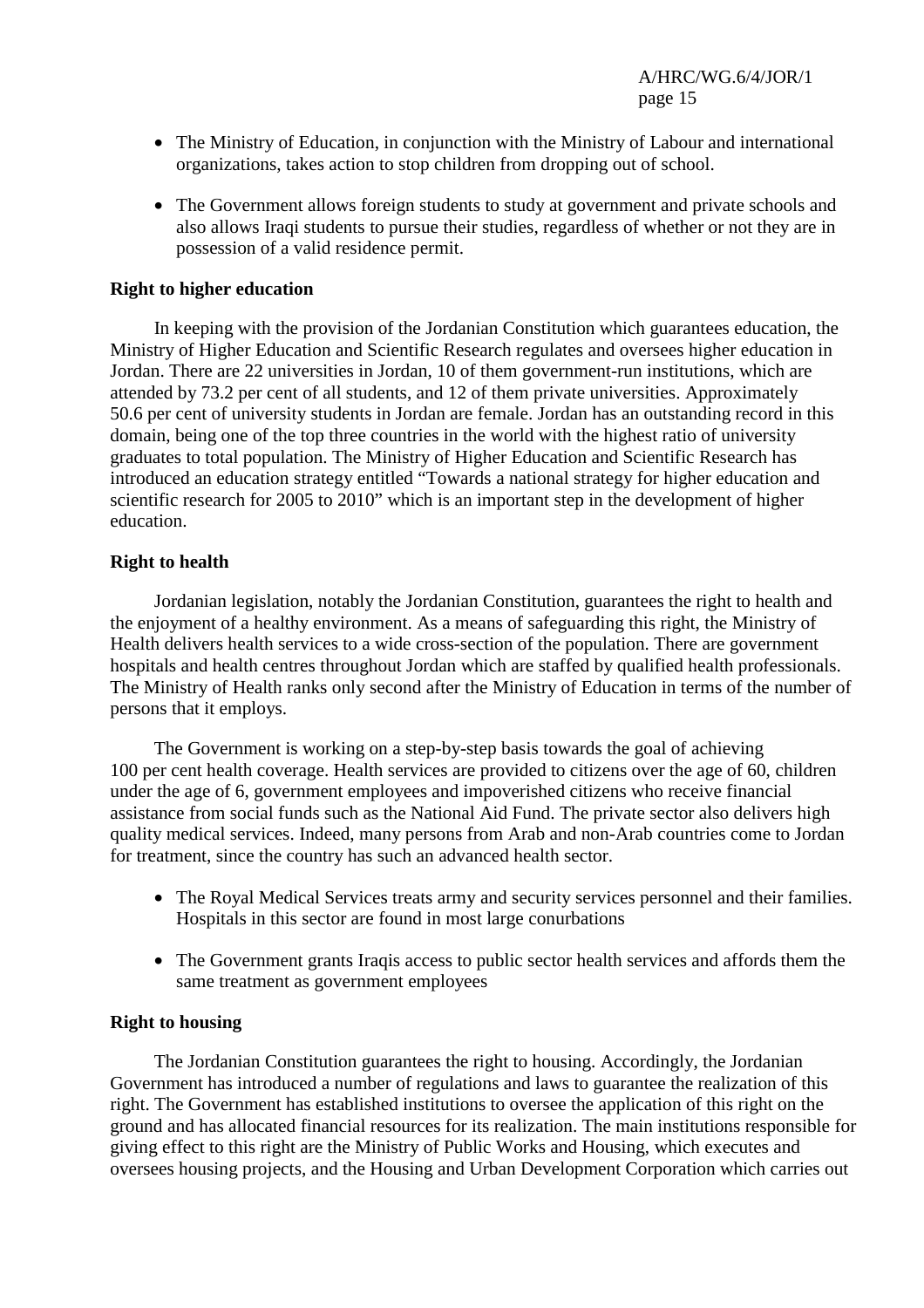numerous housing projects and concludes partnership agreements with private investors to deliver homes to families on low and limited incomes, with the support of the Government in all the governorates. The Corporation has completed close to 42,000 housing units in the framework of more than 170 housing projects benefiting approximately 400,000 citizens. Subsidized housing loans are offered to citizens through the Housing Finance Subsidy Scheme. A total of 6,000 government employees received loans between 2001 and the end of the current round. Infrastructure development projects have been carried out in areas which are poorly serviced, while areas occupied by informal settlements have been developed and efforts made to improve environmental, social and economic conditions. A total of 38 sites have been developed and services provided to over 375,000 inhabitants.

- The Housing Corporation also carries out charitable projects sponsored by His Majesty the King which include pilot schemes designed for the poorest families. It also follows up on the implementation of housing projects for the poor.
- Military, civilian and trade union organizations offer housing or housing loans to their personnel at nominal prices and on facilitated terms. Housing funds exist in some ministries and government departments, such as the Teachers' Fund at the Ministry of Education.

# **Women's rights**

 The Jordanian Constitution stipulates that all Jordanians are equal, while the Jordanian National Charter clearly states that Jordanian men and women have equal rights and obligations. The Jordanian Government published the text of the Convention on the Elimination of All Forms of Discrimination against Women in the Official Gazette on 1 August 2007, having ratified the Convention. Jordan has also ratified the principal conventions on women's rights, such as the Convention on the Political Rights of Women, the Convention on the Nationality of Married Women and the Convention on Consent to Marriage, Minimum Age for Marriage and Registration of Marriages.

- The National Committee for Women Affairs formed in 1992 supports women, represents them in international forums and conducts studies on women's rights.
- The Government has amended some laws to increase guarantees of women's participation and representation in legislative assemblies and public office. The following amendments were made.
- The Passports Act No. 5 of 2003 was amended to allow women to obtain a passport without having to go through their legal guardian. The clause requiring a wife to seek her husband's permission to apply for or renew her passport was repealed.
- The Civil Status Code No. 9 of 2001 was amended to allow Jordanian women who are married to foreign men or are widowed or divorced to obtain a family book. With the repeal of the provision on access to passports, women were given their due and granted the unhindered freedom to travel on their own. The Personal Status Code was amended to allow Jordanian women who are married to foreign men or are widowed or divorced to obtain a family book.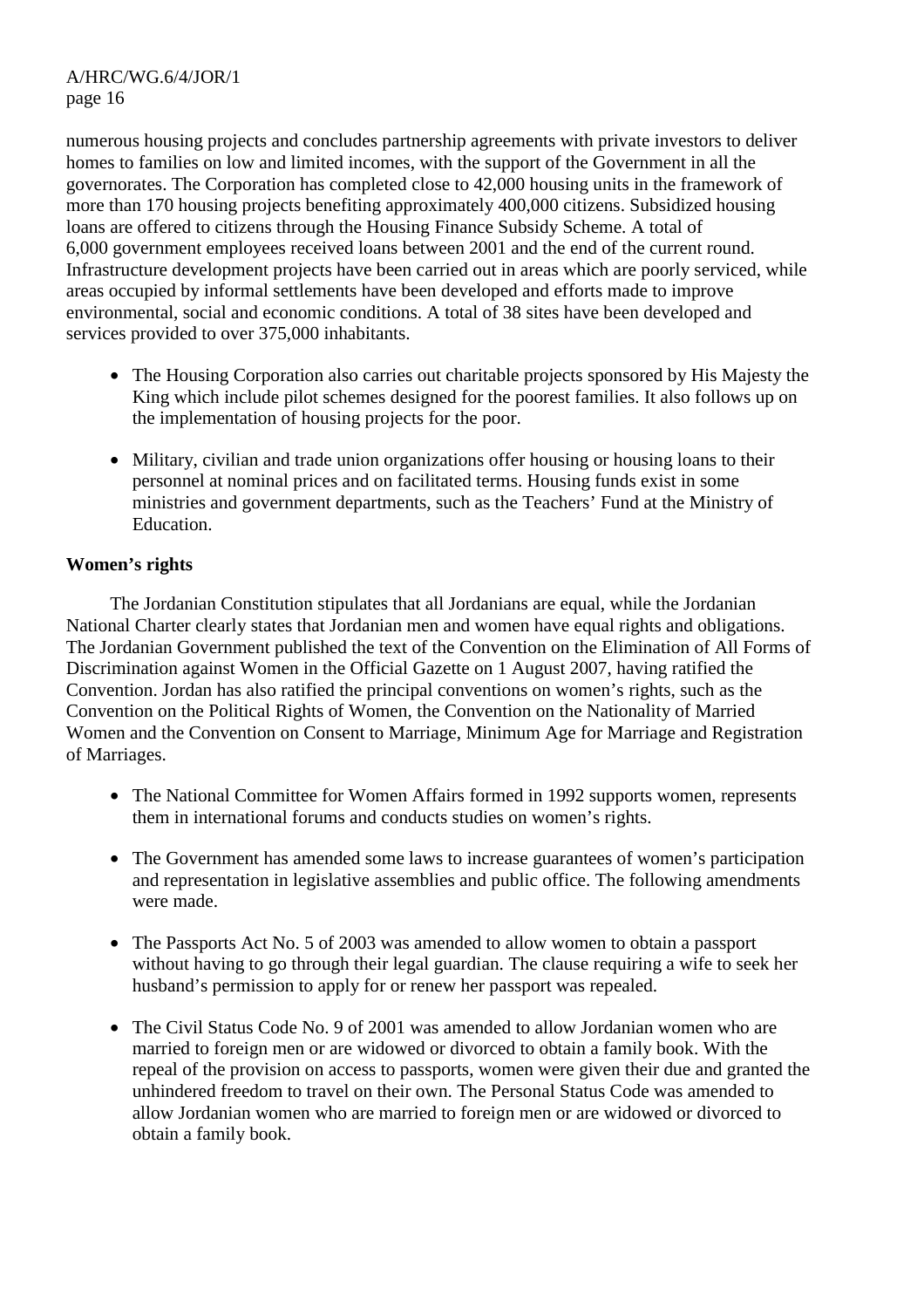- The Protection from Family Violence Act was adopted in May 2008.
- The Maintenance Credit Fund Bill was submitted to the Office of the Prime Minister.
- The entire text of the Labour Code supports the principle of gender equality, which means that women are entitled to all the general benefits provided for under the Code, in addition to a number of benefits and guarantees afforded to women under Arab and international labour conventions, in particular the ILO Convention concerning Equal Remuneration for Men and Women Workers for Work of Equal Value (No. 100) of 1951 and the ILO Convention concerning Discrimination in Respect of Employment and Occupation (No. 111) of 1958. These benefits include: 10 weeks of paid maternity leave; breaks for breastfeeding; 2 years' unpaid leave to accompany a husband who is transferred outside the region for work; the creation of in-house nurseries in workplaces with more than 20 married women employees; regulations defining the industries, occupations and hours in which women may not be employed and the exceptions to those regulations; and rules prohibiting the dismissal of a pregnant employee beginning in the sixth month of pregnancy.
- With regard to the Senate, women account for 14 per cent of the current membership. Women have been represented in successive government line-ups and in senior administrative positions as secretaries-general, directors-general and ambassadors.

## **Children's rights**

- Jordan has ratified the Convention on the Rights of the Child and its two Optional Protocols. It has enacted legislation which protects children's rights and safeguards children against all forms of violence and abuse in particular. It has increased the penalties for physical, particularly sexual, abuse of children, whether it occurs in the family or elsewhere and with or without the child's consent.
- In 2002, laws on juveniles were enacted prohibiting the detention of juveniles in reform and rehabilitation centres for adults; authorizing the creation of a social defence bureau in each juvenile court to assist judges in decision-making with a staff made up of specialists in legal medicine, psychology, counselling and social services; designating homeless children as children in need of protection and care; extending protection and welfare procedures to include victims of domestic violence; and allowing the courts wide scope to impose alternative measures, including conditional release.
- The Juvenile Monitoring Act No. 37 of 2006 was issued to replace the Provisional Juvenile Monitoring Act No. 51 of 2000. Under the Act, young persons are prohibited from engaging in activities such as smoking cigarettes, consuming alcohol or taking hallucinogenic or addictive substances. Anyone who uses a minor to sell or purchase such substances is liable to prosecution.
- A draft law amending the Code of Sharia Procedures and the Family Bureaux Regulation was laid before the Chamber of Deputies and is now on its agenda. The purpose of the draft law is to amend provisions on the bringing of sharia proceedings to allow for actions to be referred to a family bureau where a court determines that a bureau could resolve the dispute before it. The Act, as amended, would provide for the establishment of family bureaux pursuant to a regulation drawn up for the purpose.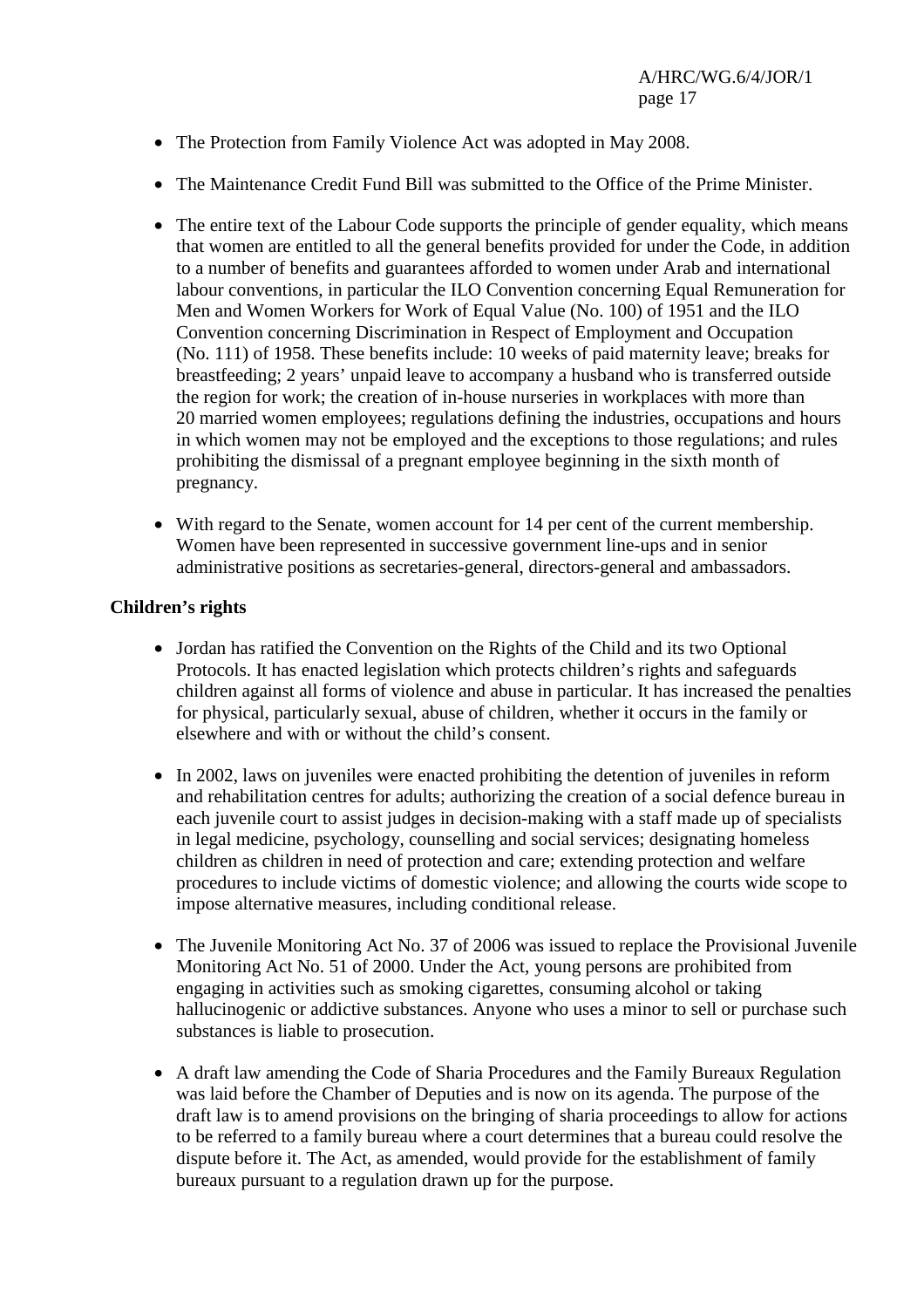• The law regulates juvenile labour and provides young persons with the necessary protection in conformity with the ILO Convention concerning Minimum Age for Admission to Employment (No. 138) of 1973 and the ILO Convention concerning the Prohibition and Immediate Action for the Elimination of the Worst Forms of Child Labour (No. 182) of 1999. The Ministry runs continuous and extensive inspections focusing on child labour and intends to step up its efforts to provide legal protection to young persons and to increase the penalties for breaching the law on child labour whether with regard to workplace or employment conditions.

# **Practices and policies on the protection of economic, social and cultural rights**

The Government designed an economic, social and cultural change programme aimed at:

- Directly improving the lives of citizens through the delivery of key government services, in particular education, health, water resources and regional development
- Speeding up financial, administrative, legislative and judicial reforms on which a national consensus has been reached
- Strengthening the role of the private sector by involving it more fully in privatization and investment in major development projects
- Creating new decision-making mechanisms which are swift, thorough, transparent and effective
- Preserving monetary and financial stability

The programme comprises the following areas of focus:

- Human resources development (general education, higher education, vocational and technical education, cultural activities and various youth-related activities)
- Basic government services (health care, water resources, infrastructure services)
- Regional development and poverty eradication
- Institutional, regulatory and oversight frameworks
- Private investment: the focus here is on the need to speed up privatization and major development projects in order to attract investment which is crucial for overall development
- The creation of a regulatory, legislative and monitoring environment that supports sustainable economic and social development, including reform of the legislative, institutional, monitoring and regulatory climate and the development of promising economic sectors

Plans have been laid for the implementation of this programme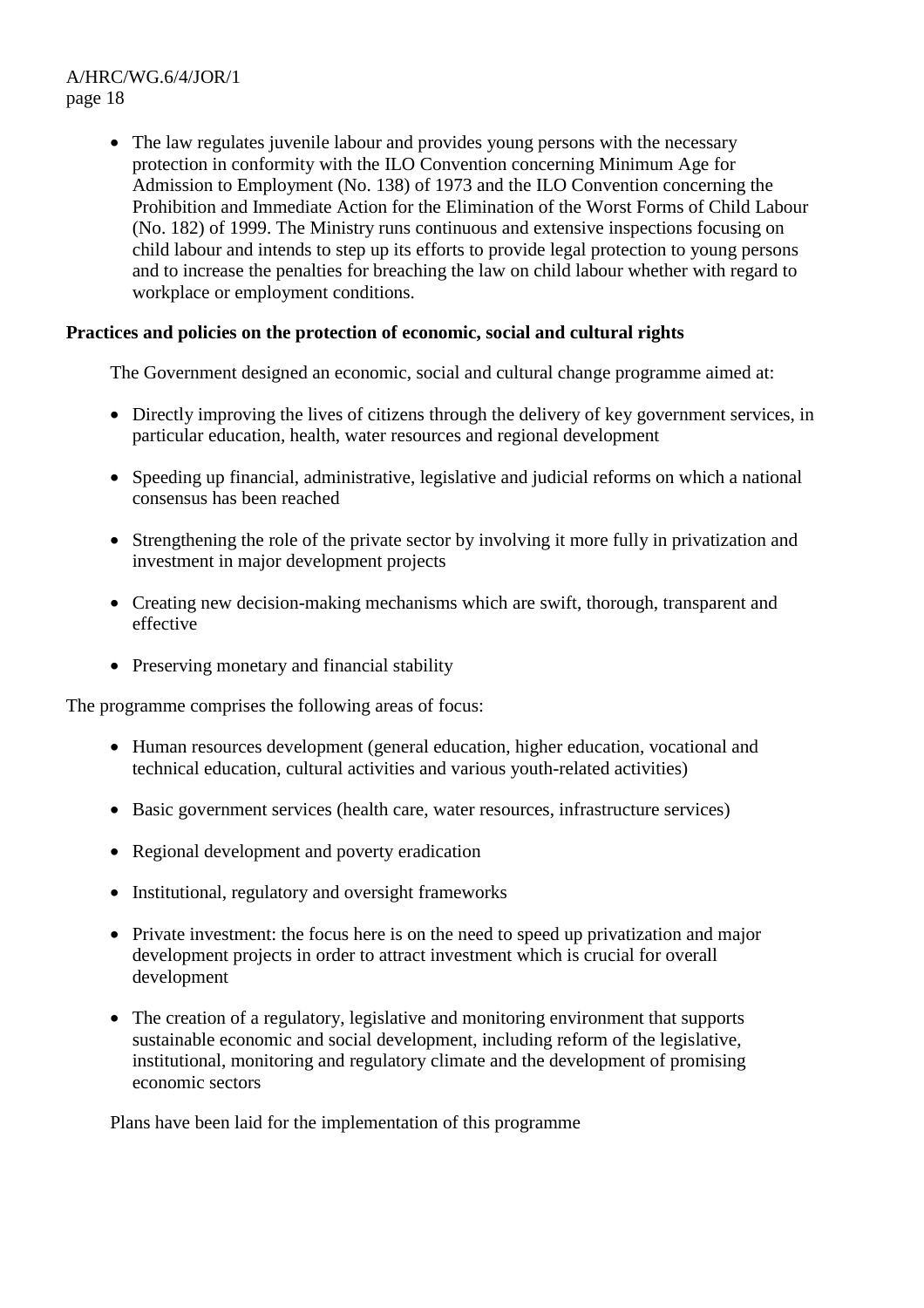- Jordan has taken in more than 700,000 Iraqis, which has placed an additional burden on all areas of life, in particular the economy. Jordan delivers health care through public and private health centres and hospitals which offer Iraqis exactly the same treatment as Jordanians. The Government allows Iraqi children to study at public and private schools, regardless of whether or not they hold a valid residence permit, and Iraqis are entitled to have full access to public facilities on the same basis as Jordanians.
- The Ministry of Labour has set up a special department for domestic employees known as the Department for Domestic Workers. Directives, conditions and procedures have been introduced for the licensing of agencies and regulation of their work under the Agencies Regulation of 1 June 2006, which replaced the previous directives issued in 2003. The Regulation was published in the Official Gazette. The purpose behind the directives and the establishment of the Department is to regulate the recruitment and employment of domestic employees using mechanisms and directives designed to prevent violations such as those committed by certain recruitment agencies. The Department carries out continuous and thorough inspections in order to verify the procedures used by agencies and compliance with the legal conditions laid down in the rules regulating the activities of these agencies.
- The Department receives complaints from employers, agencies or female workers and attempts to resolve them amicably. Any intervention on the part of the Department, or even the Ministry of Labour itself, in the work of domestic employees is only intended to find an amicable solution to such problems, since neither entity has any legal power to consider these problems; their role is confined to issuing labour permits. Monitoring of agencies which recruit and employ women workers is confined to ensuring that the standard labour contract is used. Following the introduction of Act No. 48 of 2008, they will have a larger oversight role and will be able to take action against those who breach the rules.
- In 2006, the Ministry set up a hotline which workers can use to register their complaints in five languages: Chinese, Filipino, Bengali, Sinhala and Indonesian.

With regard to employment in industrial zones, the Ministry took the following action:

- Conditions for migrant workers were improved in terms of the issuance of resident and work permits. The status of 5,676 workers was regularized and with work and residence permits were issued to these persons.
- The work environment, particularly in terms of occupational safety and health conditions (working conditions and the workplace environment), was improved and action was taken to improve conditions where workers live and the facilities available to them.
- The directives on the "Golden List" were amended and improved.
- New criteria for the recruitment of migrant workers were adopted.
- Bank sureties or deposits in the name of the Ministry of Labour were set aside to guarantee the rights of workers in the event of the closure of their enterprise.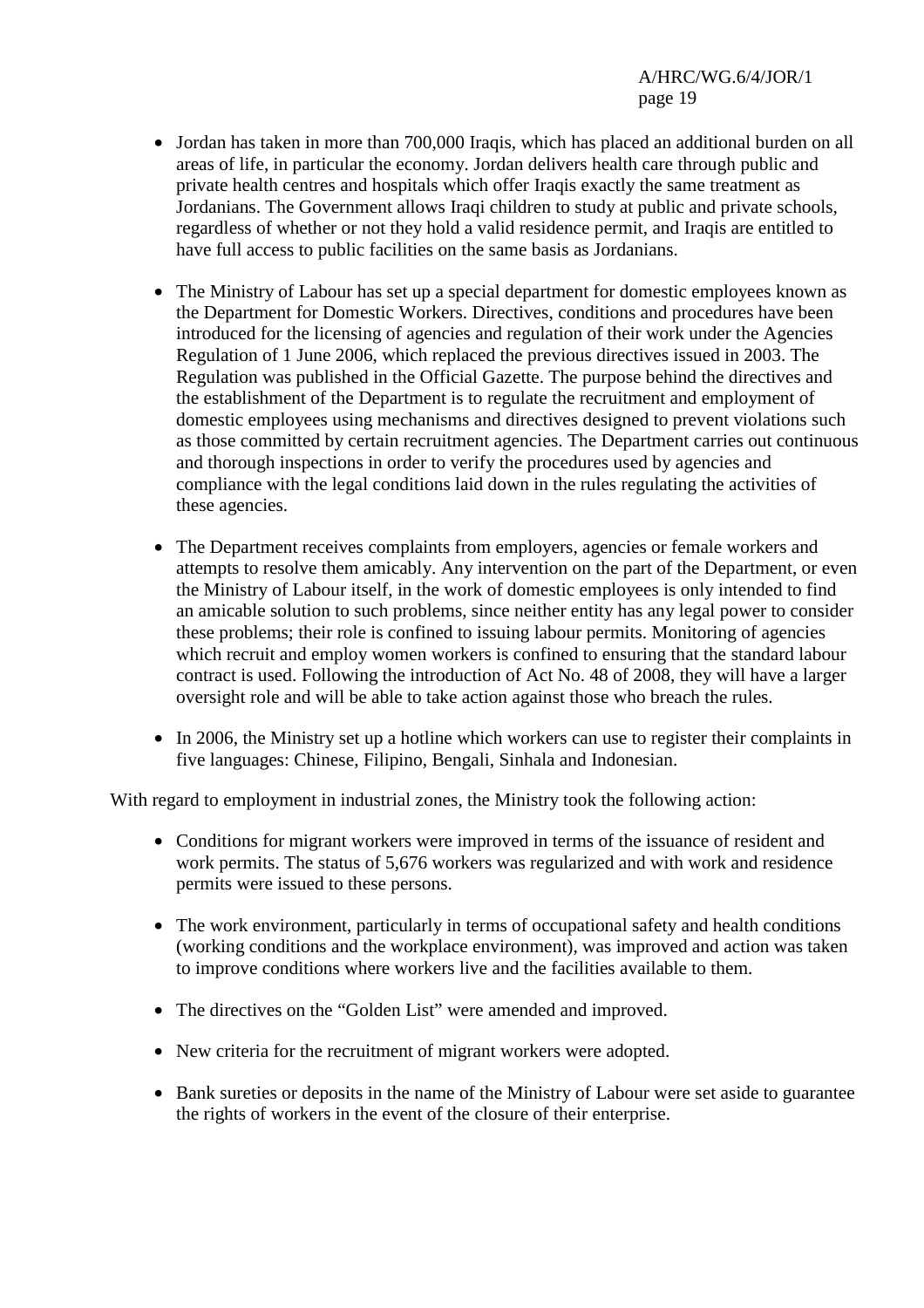- A labour inspection bureau or department was set up in each industrial zone and staffed with adequate numbers of labour inspectors.
- Labour inspectors were given training on international labour standards, human trafficking and forced labour.
- Trade union branches were opened up in the spinning and textiles sector to safeguard the interests of migrant workers.
- The Ministry of Labour, in cooperation with the Jordanian Hashemite Fund, is engaged in a programme to get approximately 1,000 children back to school and out of the labour market.
- A provision was added to the draft amendments to the Labour Code allowing migrant workers to join trade unions in Jordan.
- The Education Act was amended by Act No. 12 of 2008.
- A section for protection against abuse was established.
- A hotline (Tel. 5680081) was set up for reporting abuse.
- A website was set up for reporting abuse (cac@moe.gov.jo).
- A set of directives (No. 68/1/43122 of 17 August 2008) was issued on admitting Iraqi children without valid residence permits to school and exempting them from paying school fees and for textbooks.
- A set of directives (No. 68/1/44507 of 21 September 2008) was issued on dealing with children from the Gaza Strip.
- A set of directives (No. 98/1/42134 of 20 September 2007) was issued exempting the children of deceased former Armed Services personnel and disabled veterans from all education costs.
- A set of directives guidelines (No. 68/1/41226 of 5 September 2006) was issued on the admission of foreign students (children of Jordanian mothers).
- Human rights concepts were incorporated into school curricula in keeping with the philosophy of the Ministry of Education and the Act regulating its functions. Entire units on human rights were designed and have now been introduced into all stages of study from the first to the twelfth grade.
- Women have acceded to positions in the judiciary. There are some 45 women judges in the judicial hierarchy and that figure is destined to rise under the Government's policy on women's empowerment. The first Jordanian woman judge was elected by the United Nations General Assembly to the division of the International Criminal Court hearing the case against war criminals in Rwanda. In early 2007: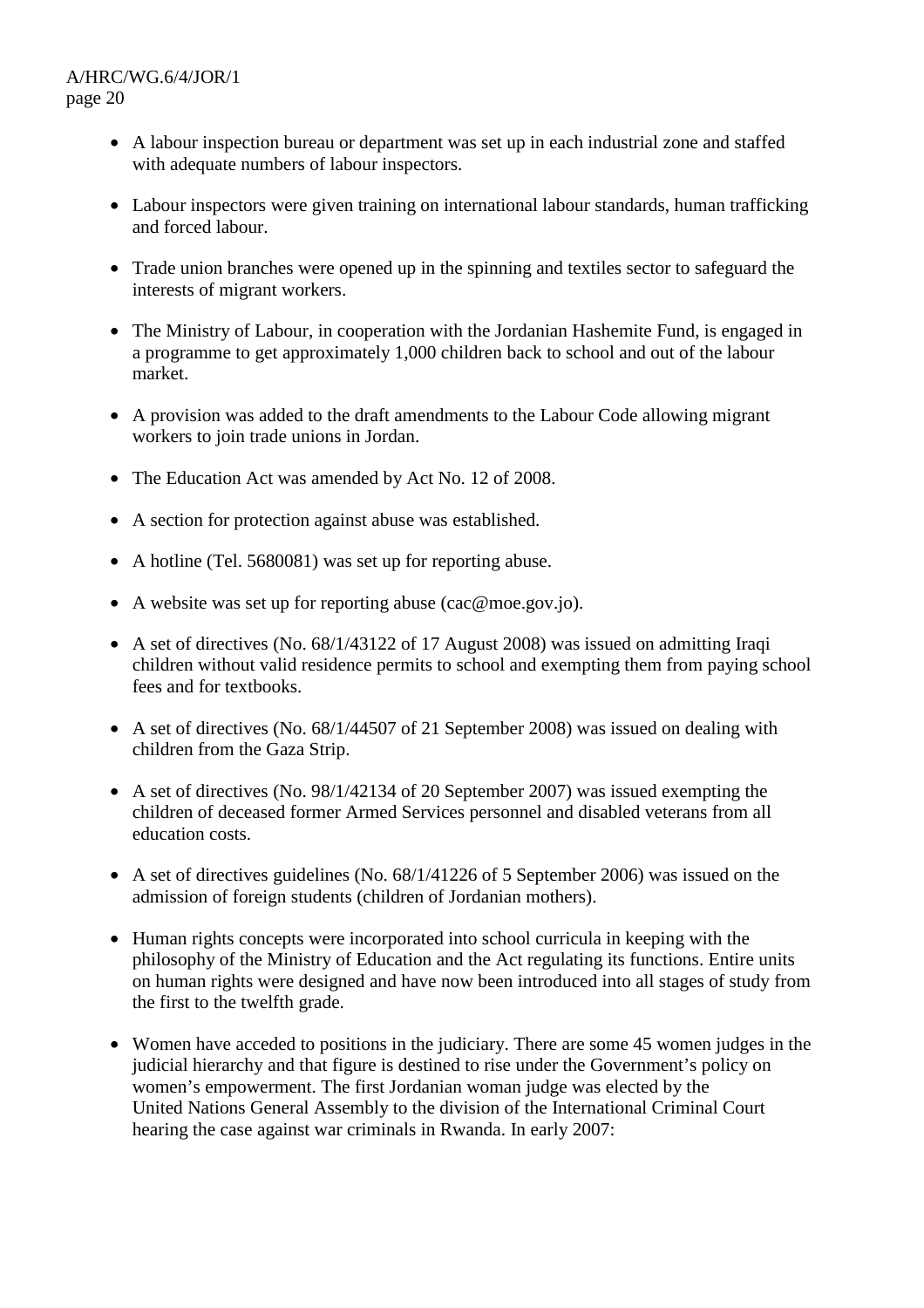• A woman was appointed to the position of regional governor by the Jordanian Ministry of the Interior - the first initiative of its kind in the history of Jordan. Women took up a number of other positions for the first time, as local community leaders (*mukhtars*), police prosecutors, forensic pathologists and in other capacities that used to be the exclusive preserve of men. In addition, jobs in all parts of the public sector were opened up to women, with the result that there are now large numbers of women employees in ministries, government institutions, the army and the security services. It has become normal to find women directing the traffic on the streets of Amman and occupying positions and professions that used to be reserved for men.

 As for equality in education, the percentage of females in the different stages of education is comparable to that of males. Girls account for 48 per cent of the total number of schoolchildren, while approximately 49 per cent of students in higher education are female.

- Several governmental and non-governmental organizations have been established in Jordan to implement laws on the welfare of children and their protection from abuse, neglect and sexual exploitation, and to receive complaints about violations and deal with them in a skilful manner. The organizations concerned include: the Ministry of Social Development; the National Council for Family Affairs; the Jordan River Foundation; the Family Protection Department of the Directorate of General Security; and the National Centre for Legal Medicine of the Ministry of Health. These institutions play a direct role in the issue and there are also several non-governmental organizations which are active in this domain.
- The National Plan for Childhood, 2004-2013, was adopted in conjunction with several national and international governmental and non-governmental organizations. The Plan is the result of the joint efforts of all these organizations, which are now working together to implement it in practice.

## **Services for persons with special needs**

- Jordan ratified the Convention on the Rights of Persons with Disabilities and is in the process of enacting a law on that subject.
- A number of units have been set up in the public and private sectors to care for persons with special needs (disabilities). In Jordan, special education is delivered to persons of different ages and with different types and degree of disability through 144 centres and institutions which operate in the government, voluntary, private and State sectors. The centres are found throughout the governorates of the Kingdom and deliver services to some 26,000 persons with disabilities.

## **Restrictions on human rights in Jordan**

 Although Jordan has taken great pains to protect human rights and build them into its domestic laws, policies and practices, some limiting factors still remain, the effects of which the Government is working with civil society to mitigate. These factors include the constraints imposed by a social heritage that is beginning to disappear. For example, in order to deal with the customs of revenge-taking and honour crimes, the State has had to introduce legal procedures to prevent the commission of a chain of crimes, including murder. Economic restrictions also play a role in this regard. The Government is making efforts, subject to the availability of financial resources, to